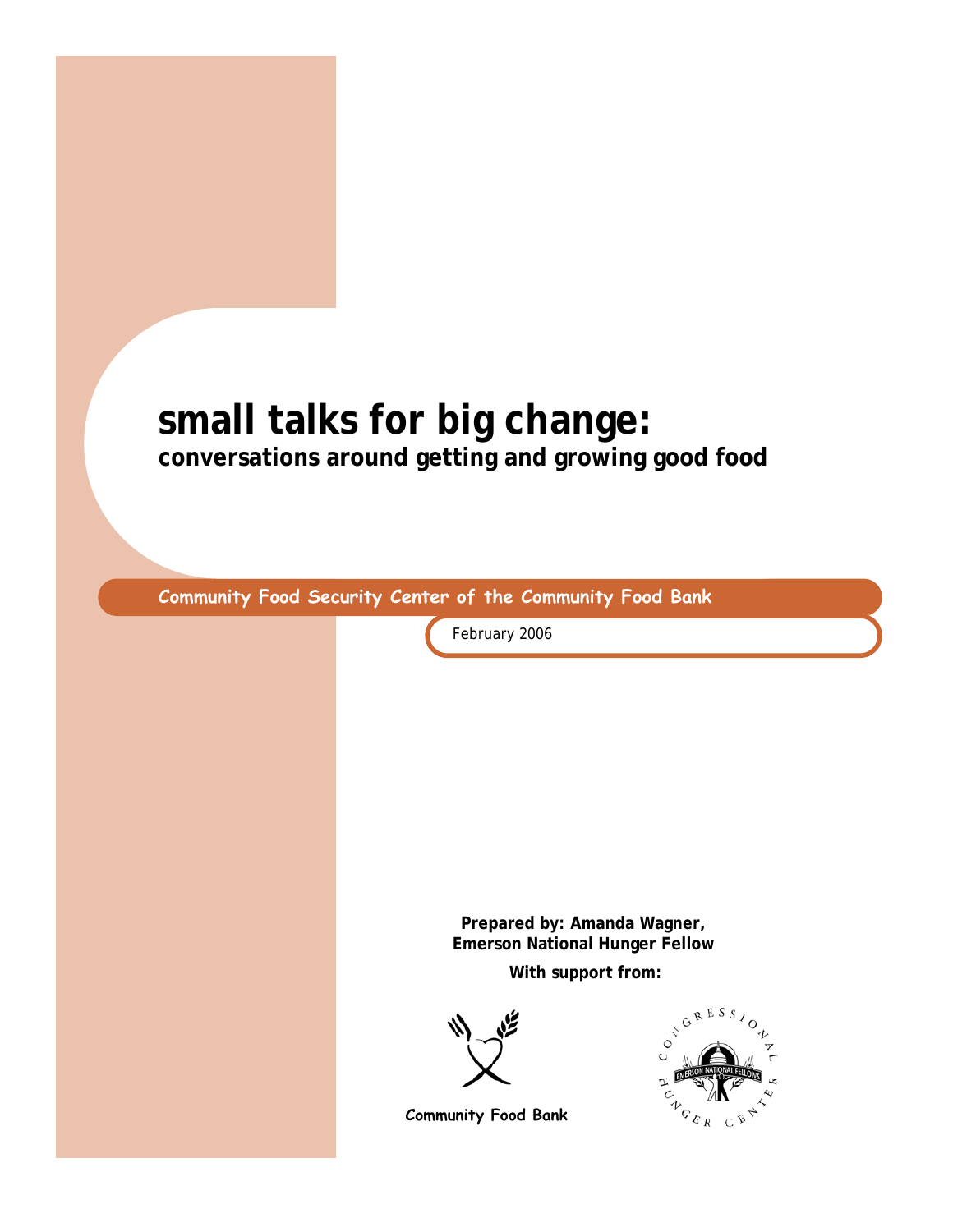### **Table of Contents**

| <b>Executive Summary</b>                                    | 3  |
|-------------------------------------------------------------|----|
| <b>Introduction</b>                                         | 5  |
| Themes of Issues and Ideas: problems with getting good food |    |
| unemployment and underemployment                            | 6  |
| education                                                   | 7  |
| housing                                                     | 8  |
| health                                                      | 8  |
| accessibility and transportation                            | 9  |
| age-related concerns                                        | 9  |
| inappropriateness of current food assistance                | 10 |
| immigration and international issues                        | 11 |
| waste, efficiency and distribution                          | 11 |
| decision-making, policy-making, budgeting,                  | 12 |
| resource-management                                         |    |
| Themes of Issues and Ideas: growing good food locally       |    |
| possibilities and "positivities"                            | 13 |
| working together, community exchanges                       | 14 |
| environmental resource concerns                             | 15 |
| inaccessible vocabulary?                                    | 15 |
| attitude, perception and time                               | 16 |
| race, culture and food: "white-people lettuce"              | 17 |
| <b>Projects and Partnerships</b>                            | 18 |
| Recommendations for Future Research and Action              | 21 |
| Appendix A: The Community Food Security Center              | 23 |
| Appendix B: The Emerson National Hunger Fellowship          | 25 |
| Appendix C: Give us YOUR ideas                              | 26 |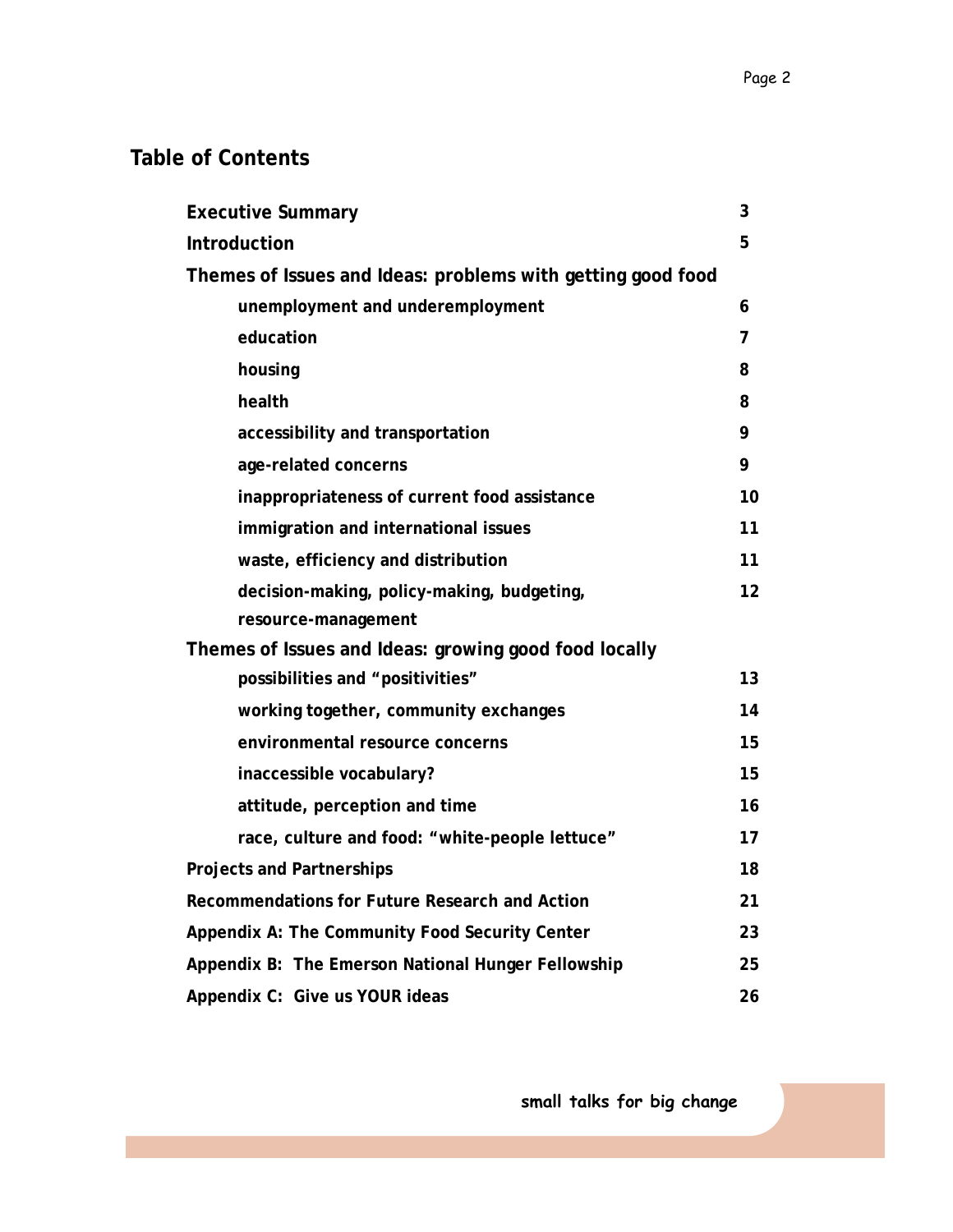### **Executive Summary**

It is increasingly apparent in community-based work that the *process* by which changes are made is just as important as the end result. Emphasis on process - and specifically on community participation in the social change process- has led to the report now in your hands. It is the result of conversations around getting and growing food locally with approximately 30 community members including recent immigrants, service providers, youth, teachers, city council staff, graduate students and representatives from neighborhood associations. Community members discussed the problems with getting good food, as well as their thoughts and ideas for growing good food locally.

### **I.Getting good food**

Based on conversations, two significant problems with getting good food emerged. First, the lack of good-paying employment and second, the lack of education about efficiently growing, preparing and preserving food. Other factors and issues include high housing and healthcare costs, transportation and accessibility, age-related concerns, inappropriateness of emergency food assistance, waste and efficiency, decision-making and resource management, and immigration and international issues.

### **II.Growing good food locally**

Interest in growing food locally was discussed. Ideas and thoughts included people working together, exchanging resources and establishing community ownership. There were also questions about the environment of the desert, the ways food can be grown and how people can become more involved. More explicit discussion is needed about how to talk about food and "food systems" and how other factors like race, age, geography, culture and gender affect people's thoughts about, and ability to, get and grow good food.

### **III.Specific Projects and Proposals**

Local food projects that address the issues of employment and education are the most supported.

The lack of good-paying jobs which affect peoples' ability to afford good food is a serious problem. Specific employment projects suggested during conversations include:

- Commercial kitchens for job-creation (the most supported)
- Intergenerational gardening and food-marketing
- Compost-production and selling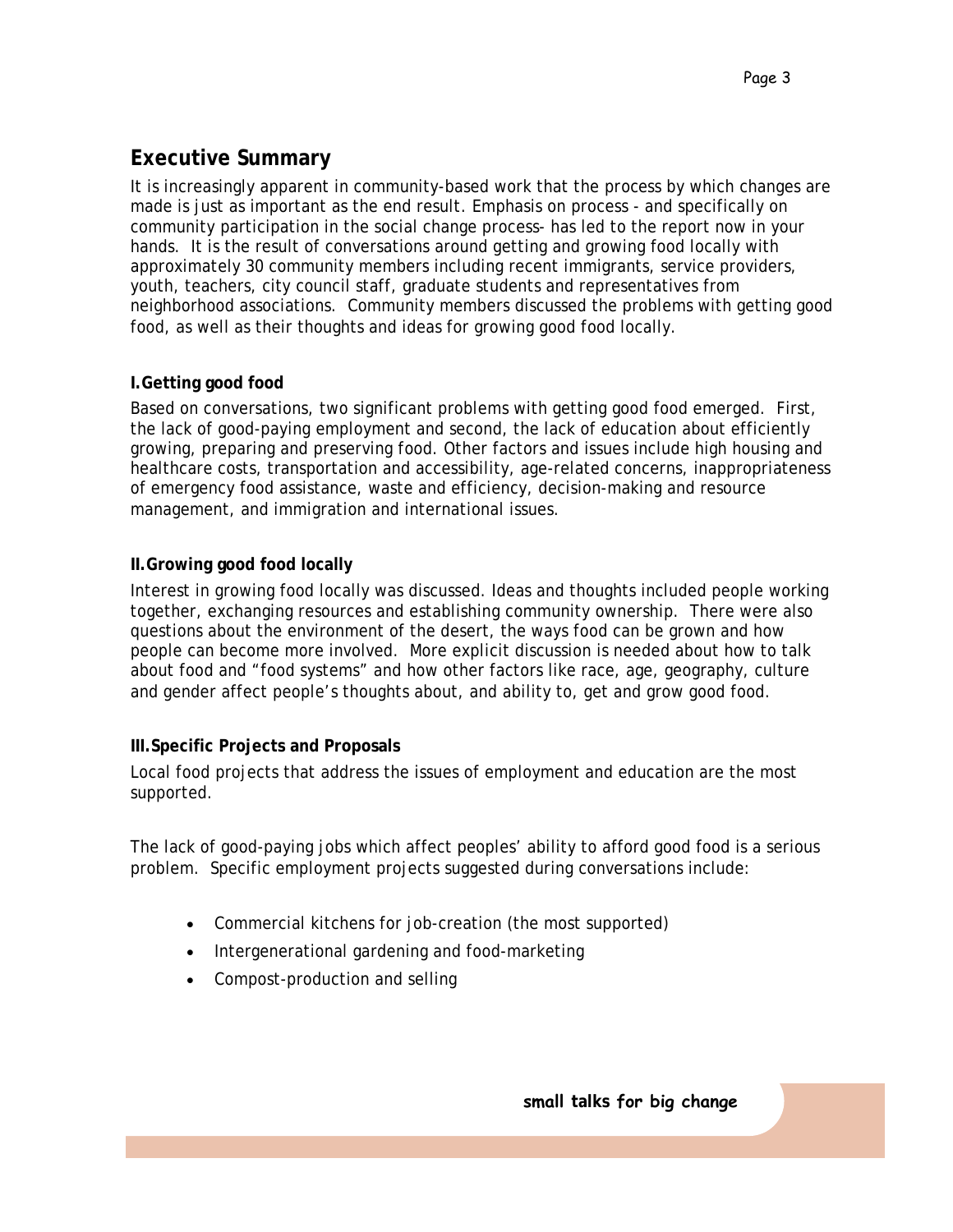- Creating school curricula that incorporates all aspects of food (growing, preparing, selling, etc) into learning
- Public outreach and education campaigns on all issues
- Working with the media and the arts to educate, inform and spark more conversation.

#### **IV. Recommendations for future research and action**

The author makes the following recommendations based on the themes, issues, ideas and projects that emerged. These include:

- Continue conversations with more people in more places and build on the connections made during conversations
- Gather specific quantitative and qualitative data on hunger and food insecurity in Pima County
- Explore the different ways to talk about food issues so that they are understandable and accessible
- Investigate and invest in the policies and actions needed to increase success of food projects and ideas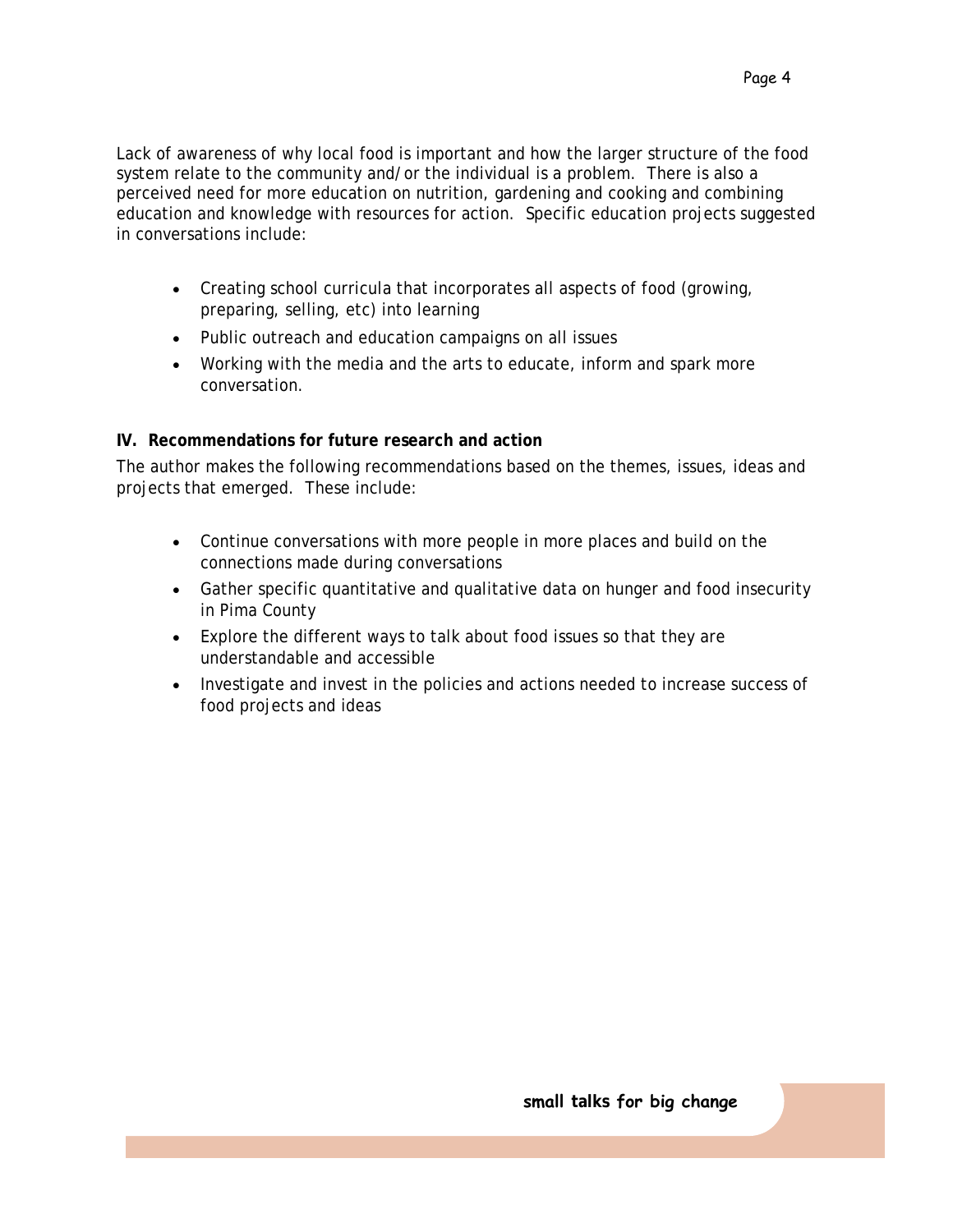### **Introduction**

It is increasingly apparent in community-based work that the *process* by which changes are made is just as important as the end result. Emphasis on process - and specifically on community participation in the social change process- has led to the report now in your hands. It is a series of conversations with community members around food-both getting and growing good food locally.

Community food security is achieved when all people at all times have physical and economic access to sufficient food for a healthy lifestyle (paraphrased USDA). Working for community food security, the Community Food Security Center (CFSC) of the Community Food Bank is planning a long-term project that would restore, support and strengthen local food production and direct markets in Pima County. The plan is to produce quality food locally, by local people, to stimulate the local economy, create livable wage employment and to make healthy food more available and accessible to more people, particularly people with low incomes

Restoring a local food system has not been done in many places on a large scale so the CFSC decided to start by talking with the people who are intended to benefit. In November and December of 2005, eighteen conversations were held between and with approximately 30 individuals. These included recent immigrants, service providers, youth, teachers, city council staff, representatives from neighborhood associations, and graduate students. Many are members of our community who are ignored, forgotten or dismissed when talking about possibilities and change.

The conversations included the following questions:

- What are the problems we face in getting good and healthy food?
- What sorts of things should we be creating or doing, as a community, to address these problems?
- Who else should be thinking, planning and talking with us as we proceed?
- Would you like to be involved in this project as we proceed?

Thoughts and ideas from forgotten citizens of our community are the best starting point for the journey to food security. This report serves as the beginning exploration of the resources we have, people's interest in expanding the resources, and the other ideas that arise when talking in the community about food. The common themes in the following sections may be expanded in the future in additional conversations for more insight.

Also, it is important to note that this is a working document. One that will spark more dialogue in the community on all the issues involved in getting and growing good food locally.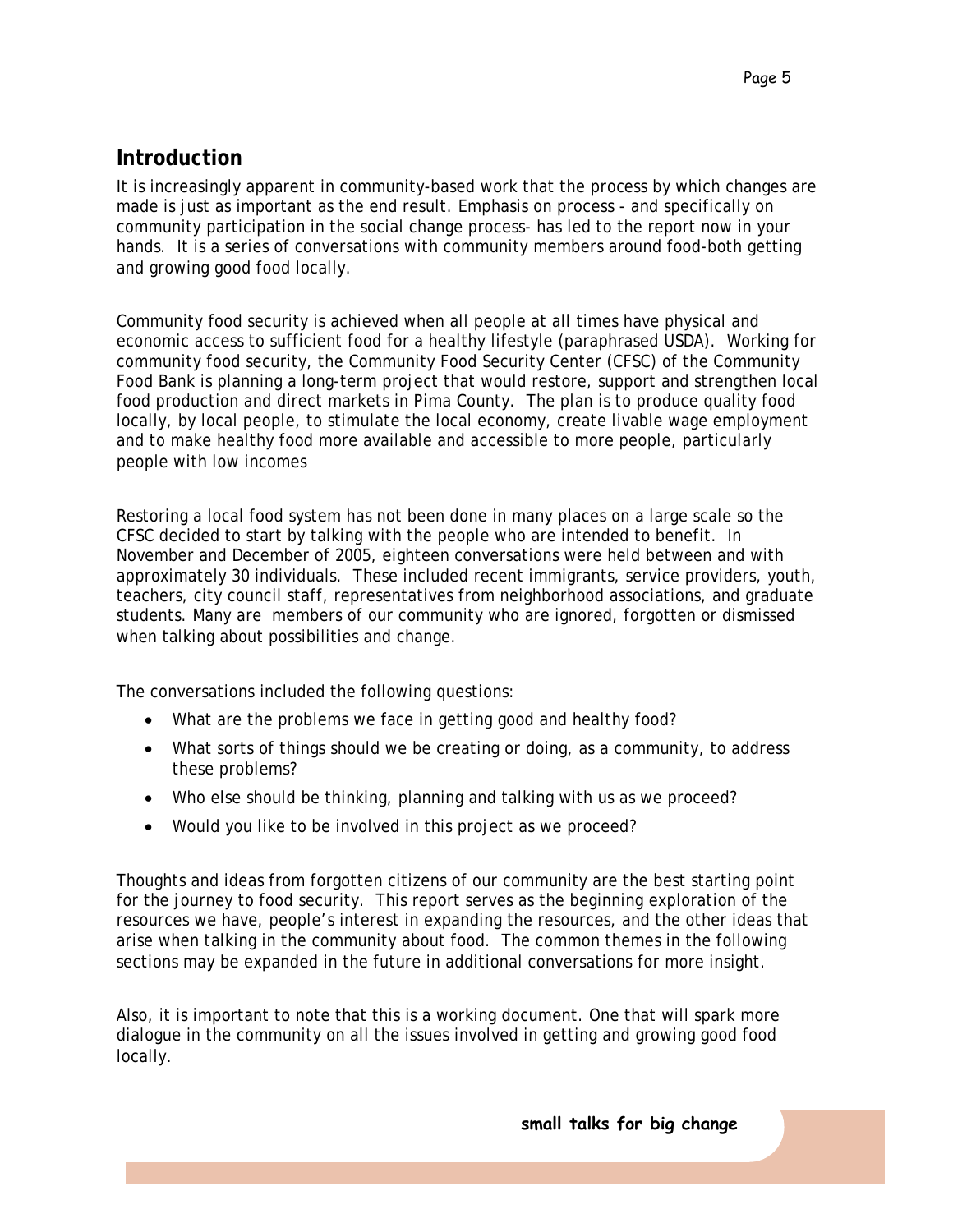#### **Themes of Ideas and Issues**:

#### **problems with getting good food**

The following are themes regarding the problems or obstacles we face as a community getting good food. Many of these themes are interconnected.

#### **unemployment and underemployment**

Jobs and the lack of sufficient income are the first factors mentioned that prevent people from getting good and healthy food. Reading from the following quotes, it is not just an individual problem. It is also about the large picture and the lack of steady jobs that pay decent and sufficient wages to provide for a family or individual.

**"Put us to work, please. Give me a job. Most people are working part- time without benefits. It's ridiculous. I have lived in poverty since I've been in this state."** 

**"People get really stuck in our community."** 

**"You get tired of the door being slammed in your face and shit happens and it happens every day."** 

 **"People are really starving in this neighborhood. A lot of people work two jobs and you can't believe the salaries."** 

**"I lay awake at night thinking of things to create jobs here."** 

**"We can end hunger by enlarging people's paychecks."** 

**"There is no industry left in America, especially in Arizona. We don't**  make anything anymore and we need to create [again]."

**"Most of us are a paycheck away from starving."**

**"The job market in Tucson is horrible, low-paying and thankless."** 

**"\$6/hr is too much to make food stamps but it's also not a living wage."** 

**"If people aren't paid well, then they can't afford to eat."** 

**"We have to do something because the poorer people are getting poorer and I see there's no jobs. All minimum wage jobs…"**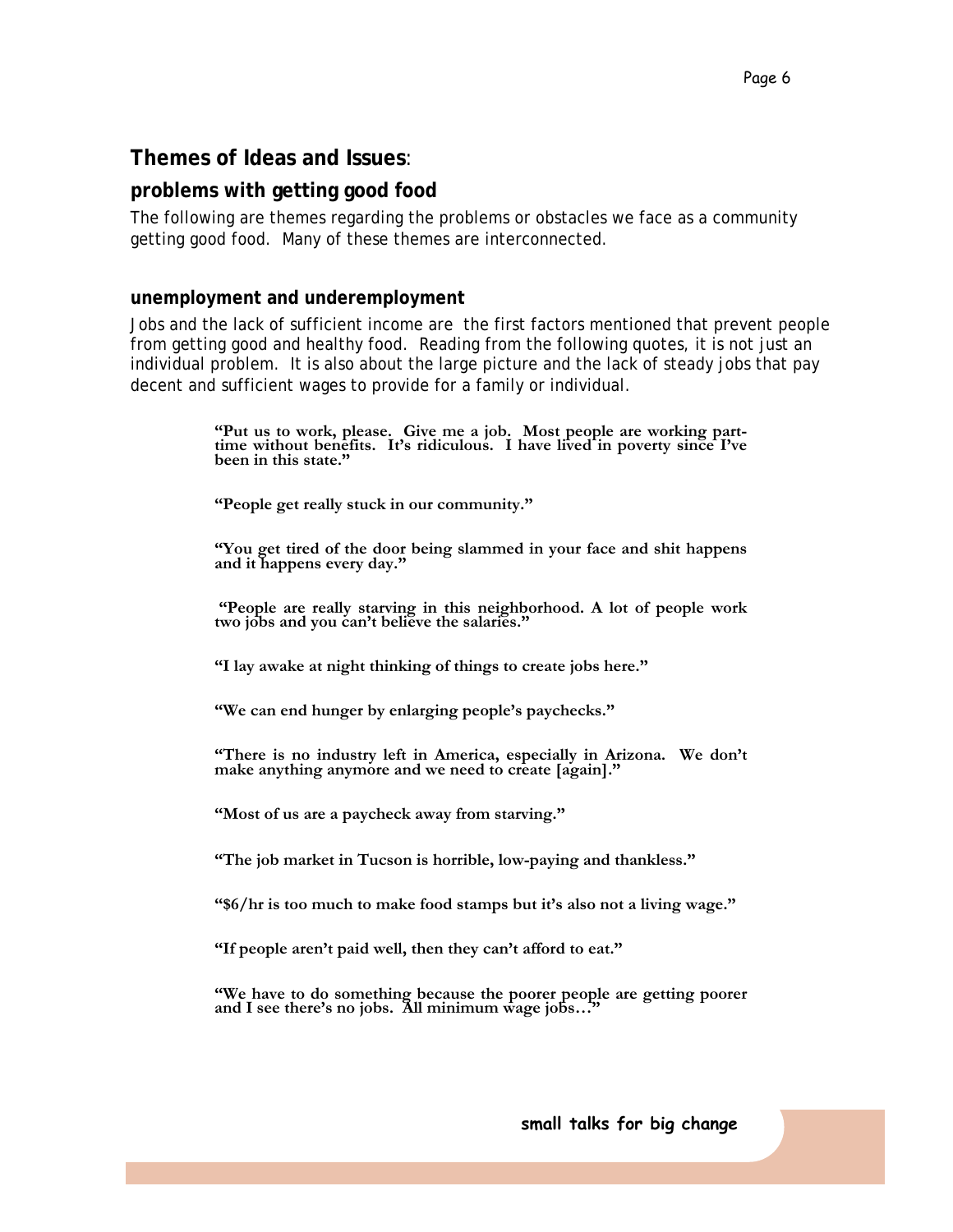#### **education**

Another issue frequently mentioned is the lack of education and knowledge regarding many different aspects of food. Many people express an interest in getting fresh, good-tasting food, especially produce. Four themes emerged from conversations. Some people felt that they understood these themes and issues and thought they needed to be educated to the public. Others expressed that they would like more information about:

- what nutritious foods are and how they can be prepared,
- why local and organic foods are important and how they impact communities,
- how food can be grown in the desert,
- how the larger structure of the food system is related to the individual every day.

In one example, a person explained that she knew a man who grew up in Tucson and did not know until he was middle-aged that Mesquite bean pods were not poisonous! The person relaying the story explained that providing knowledge about food should be the number one goal and must be joined with the resources needed to use knowledge. For example, information on mesquite pods can be combined with the community mesquite mill and information on cooking with mesquite flour.

> **"We have to teach people the reasons to embrace the alternatives [to the current food system]."**

> **"The challenge is in understanding fundamentally where food comes from."**

**"It's amazing how many people I know who don't know how to cook."** 

**"With education, local foods are definitely sellable."** 

**"We need to educate on all that's entailed in that squash."** 

**"He always thought Mesquite was poisonous."** 

**"People need to learn not only what to grow, but why."** 

**"If we have a year round growing season here in Tucson, why don't**  people know about it and why don't they plant?" **translated from Spanish** 

 **"[Local food production] is a tremendous public education effort because we are fighting big corporations."**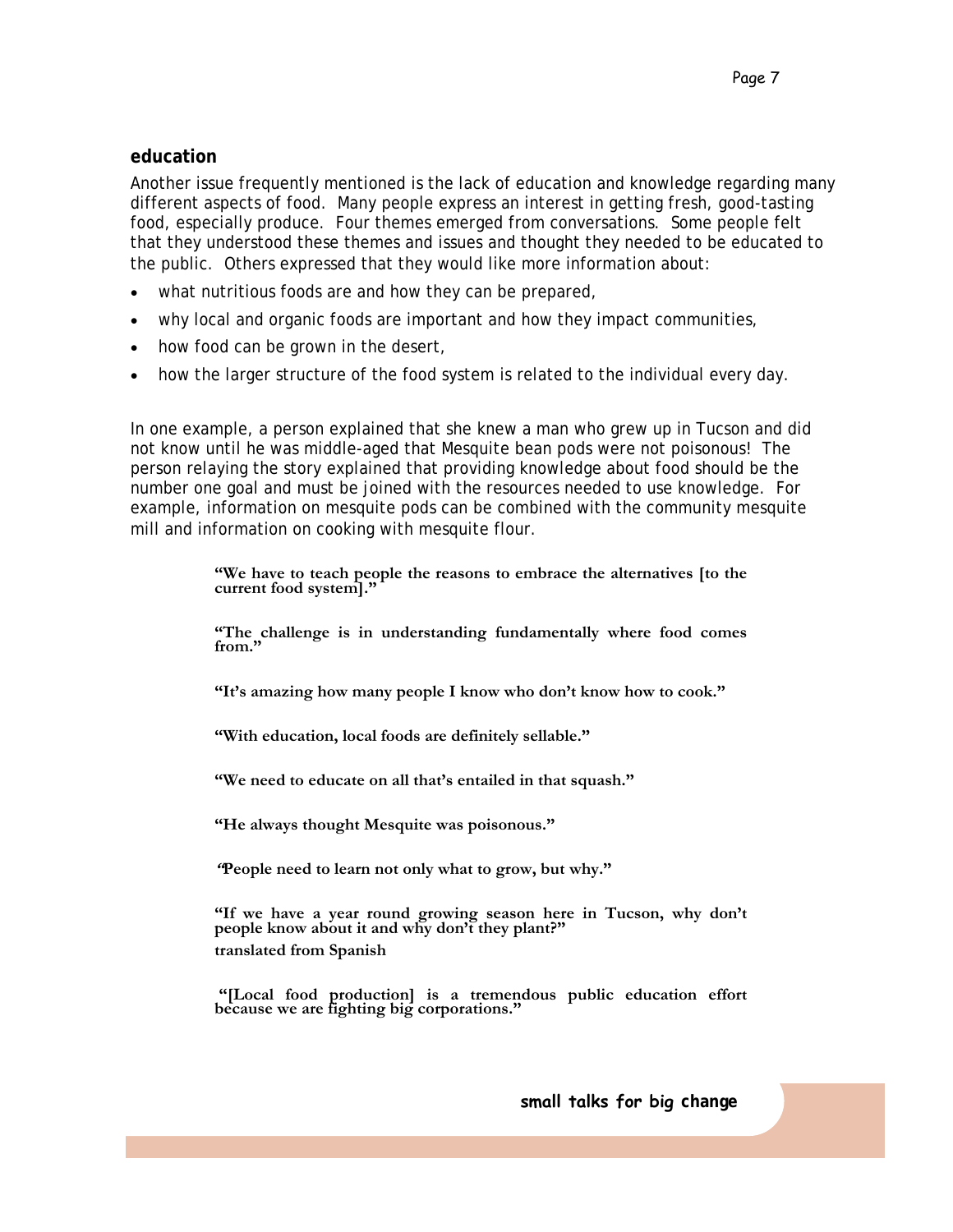**"There is such a disconnect with farming [and where food comes from]. "People love to look at animals [or go to farms] but then go to Trader Joe's and don't make the connection."** 

**"Take a look at obesity, which is the number health problem among children. People think that because there are a lot of overweight and obese children, they must be getting too much to eat instead of not enough."** 

#### **housing**

Another obstacle to getting food many people mentioned is the high housing costs that have to be paid before food is purchased. One woman explained that, on paper, her income is too high to qualify for government assistance programs. However, her housing costs are over \$1,000 per month- taking a significant percentage of the monthly budget.

The lack of affordable housing also affects the homeless population who rely on processed and prepared food because they lack the resources to cook it.

> **"Every year you get your raise in social security and then the trailer park raises the cost of rent and everything goes up and it's super, super hard for me."**

> **"What I want is for them [the residents] to be happy…because we're oppressed in that [trailer] park."**

> **"When people get behind on the rent, there's rent plus late fees and all that and then you can't even feed the kids."**

#### **health**

People mentioned that food and health are also interrelated. The rising cost of healthcare takes a larger percentage of the budget than in the past, with two recent immigrants explaining that medical costs for their children with health problems are one of their biggest financial obstacles. This leaves less money available each month to pay for food.

Also, people aware of the relationship between health and diet know that inexpensive and poor quality food is more accessible than nutritious food and is detrimental for the health of the community. One example is the current rise in diabetes among Native American People.

> **"Every penny I make goes towards medical bills [for my daughter]…it breaks my heart because sometimes my daughter will ask for a box of cornflakes and I can't afford them."**

 **translated from Spanish**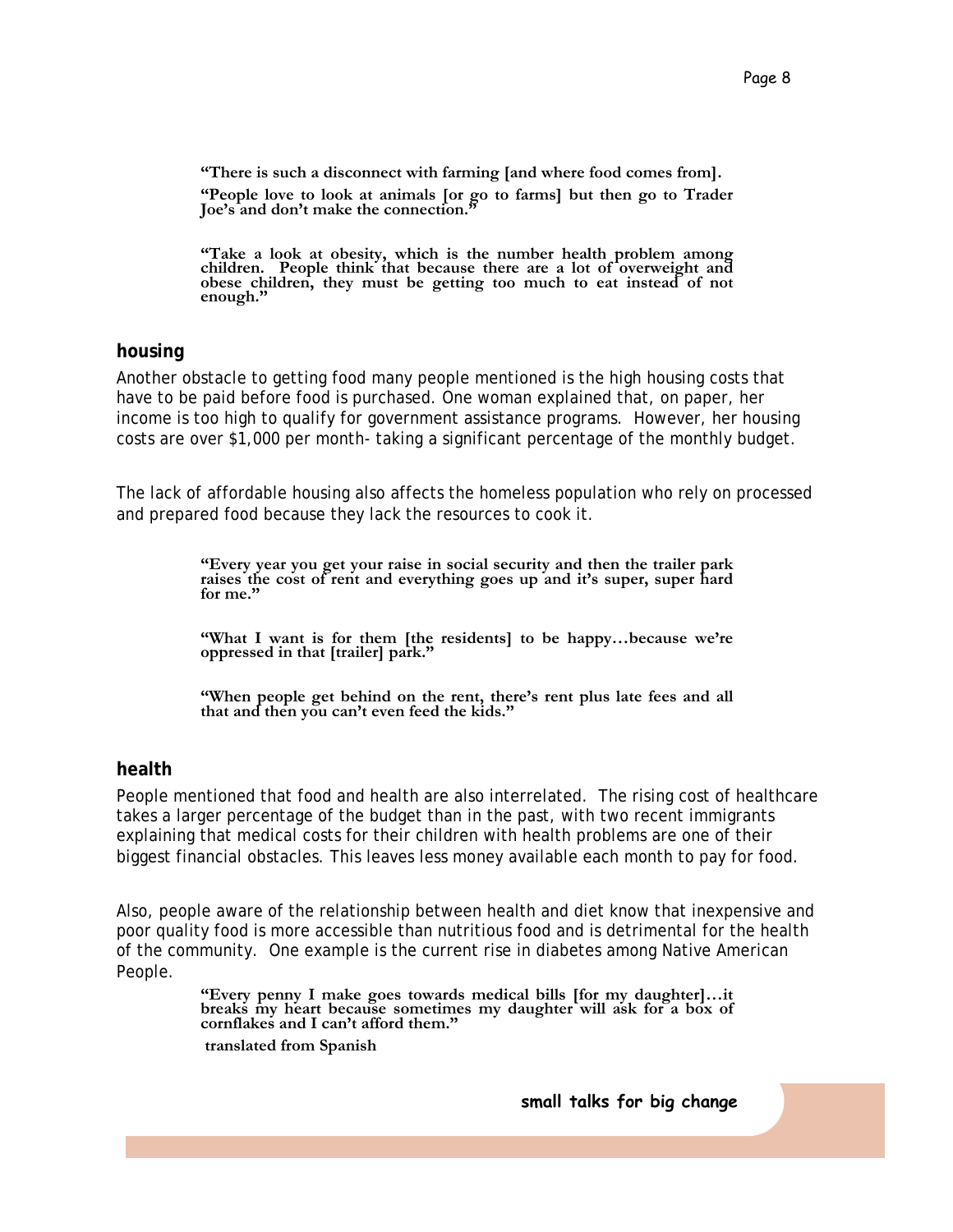#### **accessibility and transportation**

Limited **accessibility** to stores selling healthy food is also a problem. Food is inaccessible because of both location and price. People mentioned that convenience stores nearby do not sell good food, particularly fresh produce, or food is sold at high prices. **Transportation** is an issue if stores that do sell affordable healthy food are a long distance from home. Public transportation is a time commitment and limits the amount the person can purchase because they may have to carry it.

Transportation is also complicated by age and geography. One woman gave the example of elders in her community who have difficulty using the bus to buy food because of physical mobility problems, time (it may add hours of travel time) and possibly having to care for grandchildren. Transportation is also a significant factor for those located in rural areas. It affects not only the ability to access food, but also the ability to find a good paying job. For example, if someone living in Catalina can not find a good job nearby, a minimum wage job in Tucson may not pay enough to travel there and back. Also, from Catalina, the nearest bus stop is twelve miles south of town and only stops twice a day.

 **"The things in our neighborhood that prosper are stores that sell beer."** 

**"There are big pockets of low-income areas that do not have access to good food. All the places accessible to them sell stale meat, toiler paper by the roll and loose cigarettes."** 

**"I know a lot of people who literally live off of the food boxes."** 

 **"There isn't a produce store or affordable retail store in Catalina. There used to be and they're putting in a Basha's but who can afford Basha's? People are living off of McDonald's dollar menu."** 

**"For some reason, a bus is belittling. They don't want to be seen on a bus."** 

#### **age-related concerns**

Many people think that senior citizens and young children are the most vulnerable for getting good food. Seniors in particular have many issues to deal with including: health, mobility, limited income, and transportation.

**"The new poverty population are people that are 65-plus."** 

**"Senior citizens are at the greatest risk of falling through the cracks."** 

**"Seniors simply cannot afford food on the little measly checks they get."**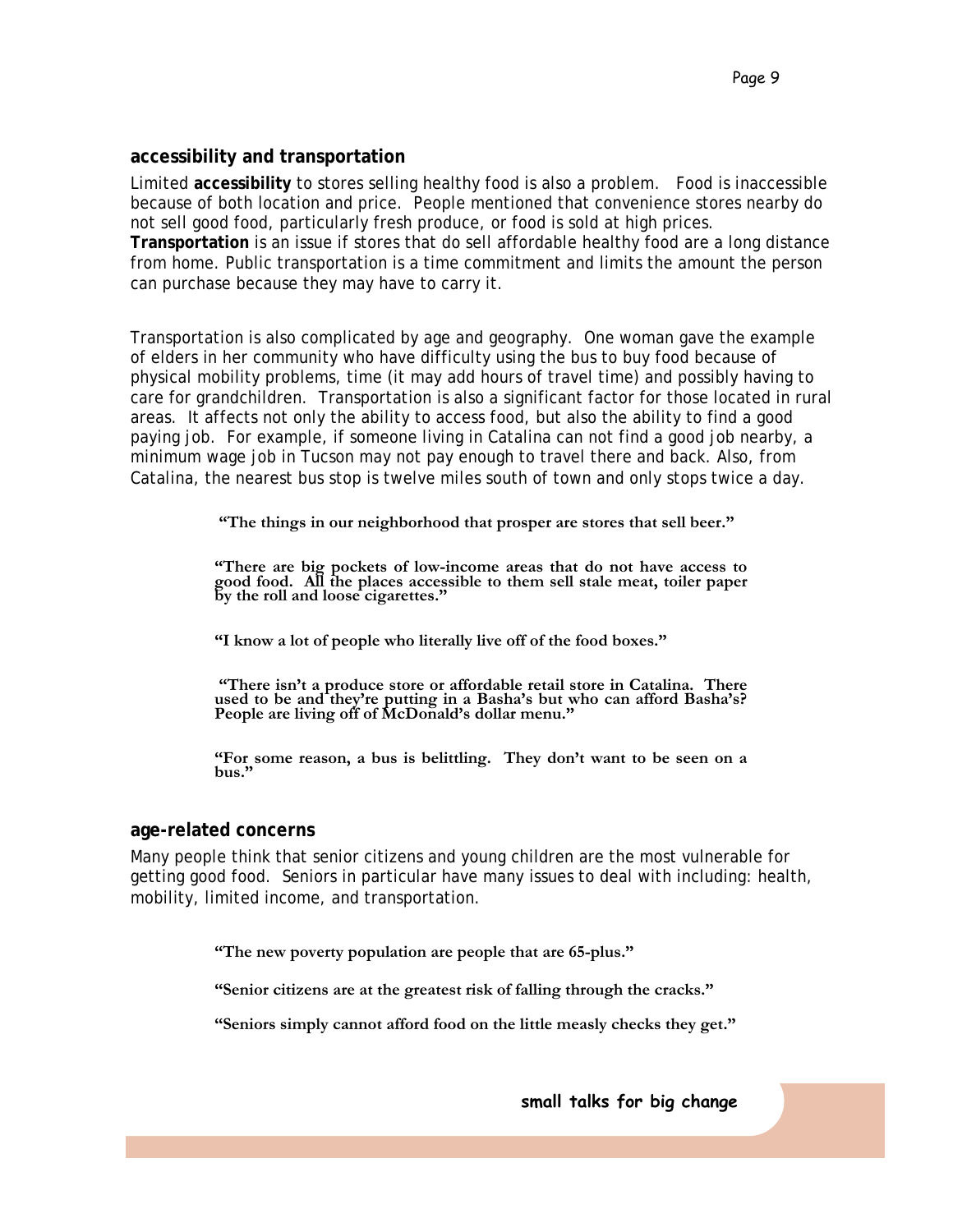#### **inappropriateness of current food assistance**

Though the point of these conversations is to envision long-term food security initiatives, the topic of emergency food assistance inevitably comes up when talking about food. Conversations included recipients of food assistance and service providers. Both explained that they were grateful for the existence of the food boxes and believed boxes are necessary and important to temporarily addressing hunger and food insecurity. However, they mentioned that there are some ways in which they do not adequately address the needs of people who receive boxes.

It is important to note that some of the inadequacies of emergency food assistance are the same focal points of food security. Namely, these issues are:

- inconsistency of content– contents depends on donations and overstock, etc
- quality of food provided- need for more and fresher produce and protein
- inaccessibility of services in terms of location and hours
- lack of awareness of service location
- inability of emergency food to address variances in recipients' eating styles, cultural and personal preferences, health concerns
- Lack of knowledge of how to prepare the food in the box, leading to inefficiency

**"You have to be creative to cook with a food box."** 

**"I knew someone who got a food box and brought it back because they didn't know how to use it."** 

**"It's really hard to make a meal out of that [food box]."** 

**"Nobody comes here for food if they don't need it. There's no choice in the food they get in the bags…you can get three cans of corn three days in a row."** 

**"The closest food box place is 8 miles away and that's kind of inconvenient when you have to carry it back and forth on the bus and wait for it too. Also, if you work two jobs or one during the day, it's closed when you finally get off work."**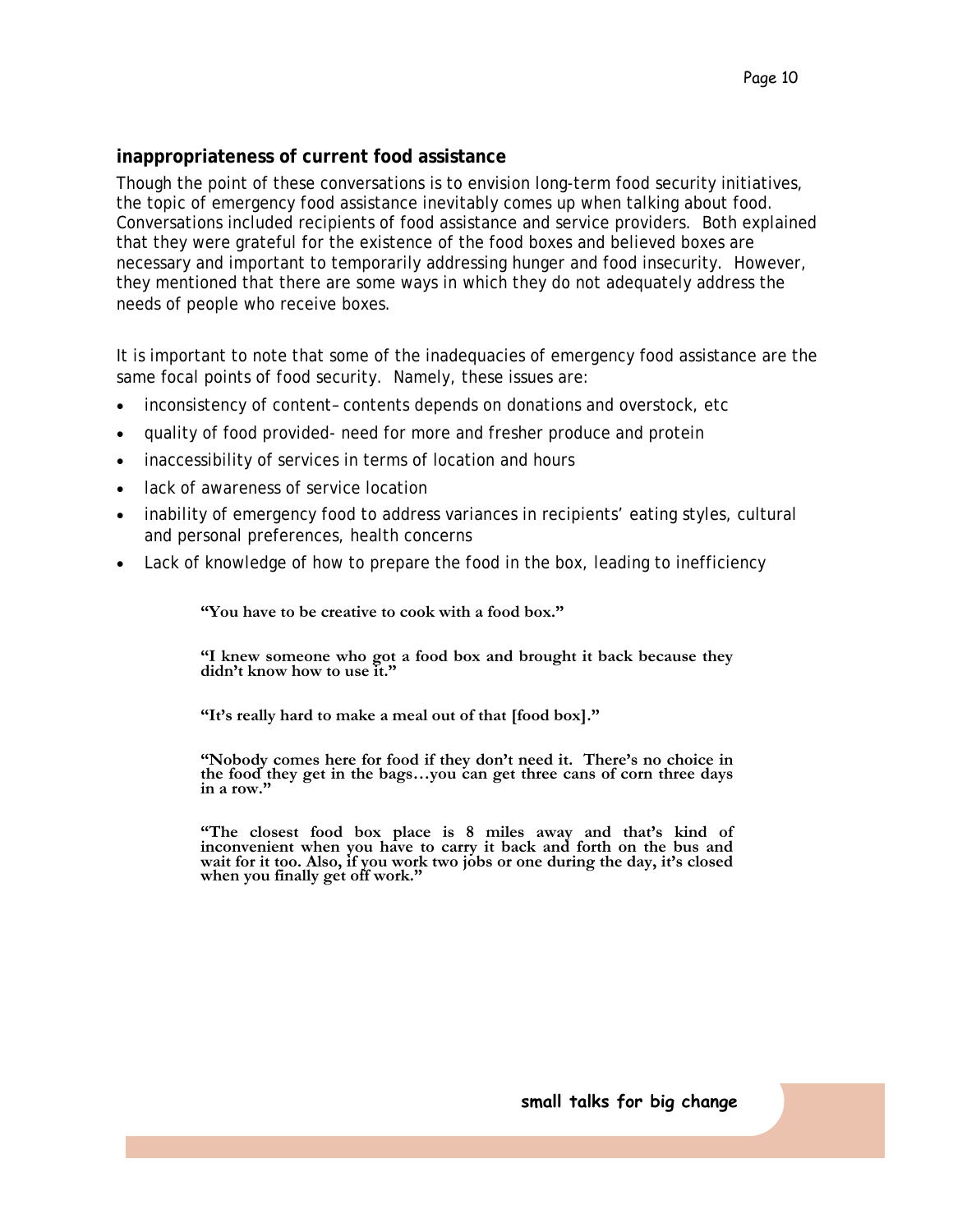#### **immigration and international issues**

Immigration and international issues also arose in conversations. For example, a person working with an after-school program explained the disadvantages of the children of undocumented parents. The families are often living at the poverty level because they could not get good paying jobs, so have trouble providing enough food. However, the parents are afraid of being discovered, so do not access food programs or assistance.

Besides consumption, immigration also affects food production. Some people thought that cheap immigrant labor was an opportunity for farmers. Others thought that it could be a controversial issue. It was explained that though NAFTA and trade agreements with Mexico have increased the amount of food coming into the country, but the resources needed to get the food here and its effect on communities on both sides of the border need to be considered when talking about food issues.

Immigration needs to be explored more in depth because of our closeness to the border and the issues that also arise in the "race, culture and food" section.

#### **waste, efficiency, and distribution**

Another common theme in conversations is that food is being wasted and not used efficiently on a household, community-wide, and systematic level. Some thought that people do not know how to cook food or preserve it. Food is wasted that could be distributed to hungry people. Also, distribution of food at a city and national level was thought to create unnecessary waste and unfair distribution.

> **"I don't understand how people can be so wasteful when there is not enough [for everyone] to eat."**

**"Where is the food that we are piling up somewhere?"** 

**"In a country like this, it is unconscionable to have a line where people go to get food."** 

**"In a country so rich, it's ridiculous that people should go hungry."** 

**"We have things rotting at the border and if you could get it here it would make [more] sense."**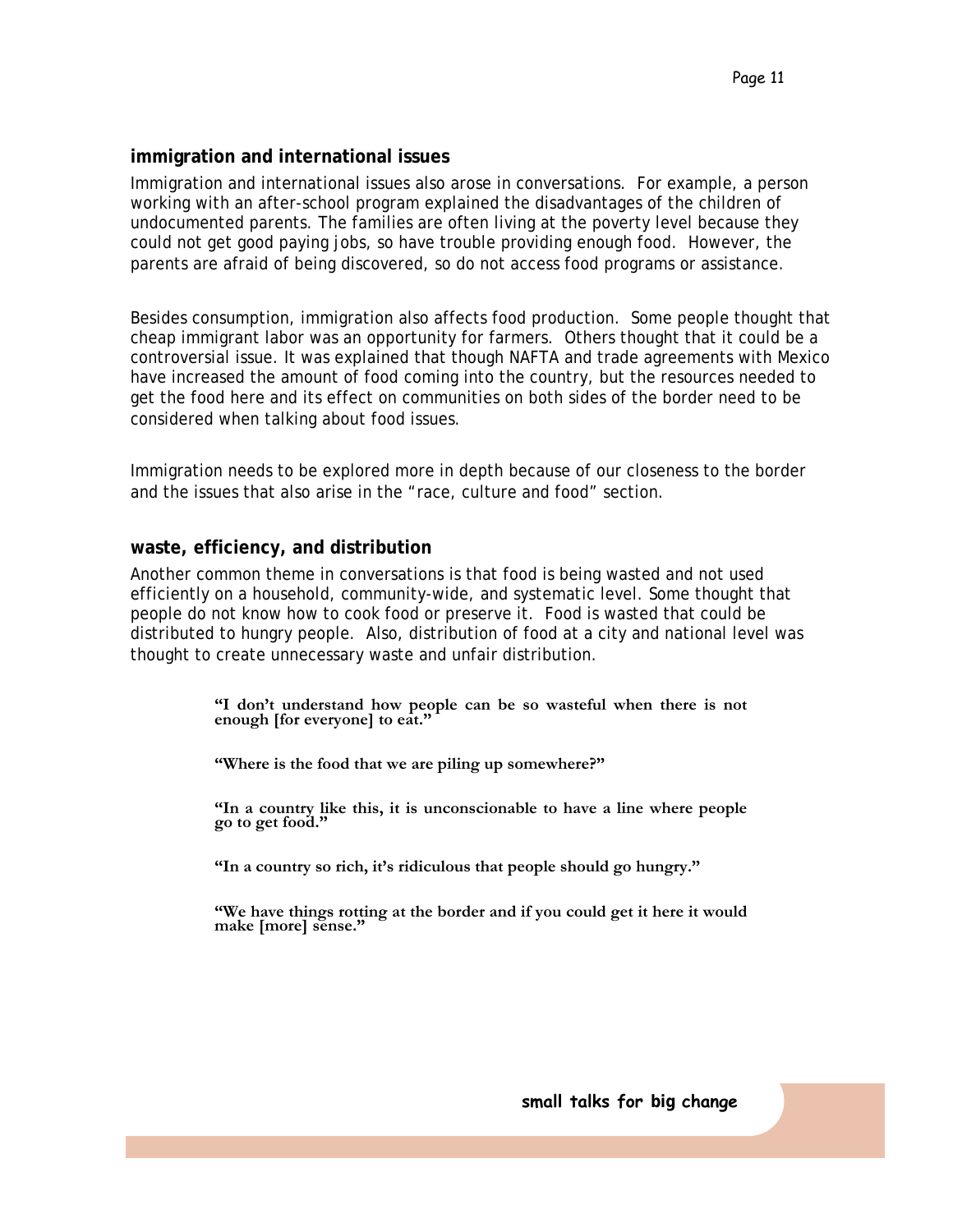#### **decision-making, policy-making, budgeting, resource management**

The question of where we place our resources, as governments or individuals, was stated in conversations. Some people thought that the "blame," or responsibility for ending hunger is at the household or individual level. Others thought that the existence of hunger and food insecurity was a reflection of poor prioritizing and resource allocation by the government or larger society. An example given of the latter is the lack of investment by the government in programs like Food Stamps or income assistance. People also think that too few city or local resources are directed into food initiatives.

The issue of the system vs. the individual responsibility needs to be addressed and explored more fully. It would also be worthwhile to examine whether an increased awareness and understanding of the terms "community food security" and "food system" would affect perspectives on an individual's ability to have food choices.

> **"I only get \$9/month for food stamps and it's not worth the time and hassle to get them…I don't even need them all the time, just to get by sometimes in the tight months."**

> **"The city [government] has the responsibility to connect, expand and make visible the opportunities for food."**

> **"It's unacceptable to still discuss whether to have breakfast in schools. It shouldn't be a decision between giving food to people who need it, or not."**

 **"What is a livable wage? And what are our standards of living? …."**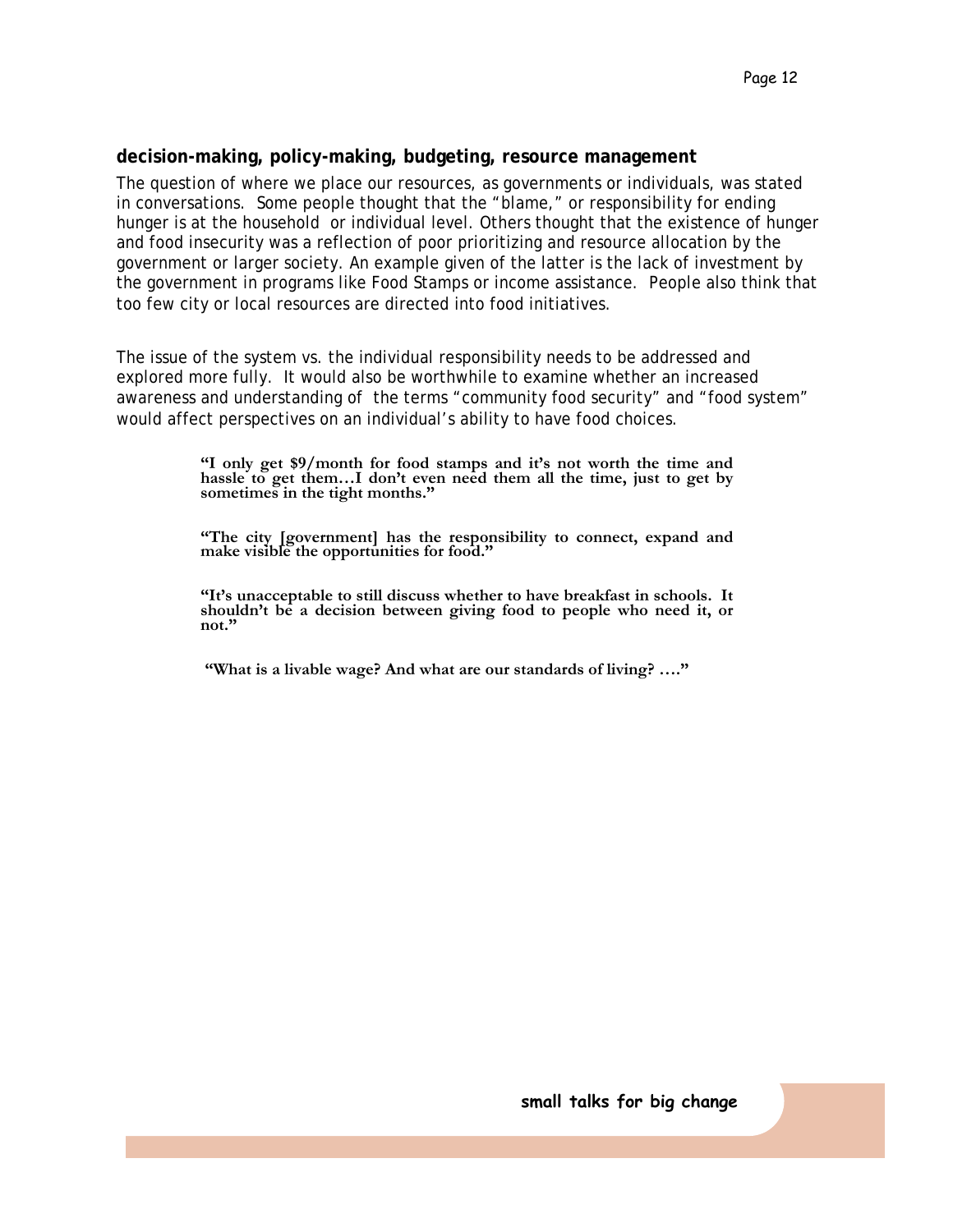### **Themes of Issues and Ideas**:

#### **growing good food locally**

The following are some of the themes concerning local food production. This section includes possibilities, positive aspects, perceived challenges and perceived obstacles.

#### **possibilities and "positivities"**

**"Let's put people to work making food."** 

**"The great part of food is the social connection, the vitality of cooks and food….and the cultural necessity and beauty and power of food."** 

**"It is easier to get people to relate to food than, say, housing or public safety because there is a lot of fear involved with those that's not there with food…Our food practices usually stem from culture and habit but not fear."** 

**"[There is] a green organic stripe in this community."** 

**"People are fruitful and would love to turn it [sic] into something productive-even I would love to do something like that. I'm originally from Wilcox, which is a farming and ranching community, and I would love to do that but it would depend on the location."** 

**"There is a whole culture of people who would take this [local food] project and thrive on it."** 

**"The key to making this actually happen is a group of community activists with a green thumb."** 

**"We need to start with young people to create change."** 

**"[Young people with low-incomes who lived on the street] have problems accessing food but already have so many skills because they are survivors."** 

**"[Community gardens could be] symbolic of the food production in the past."** 

**"You can see the difference when you grow them [produce] at home."** 

**"Fresh, no matter where it comes from, is a start."**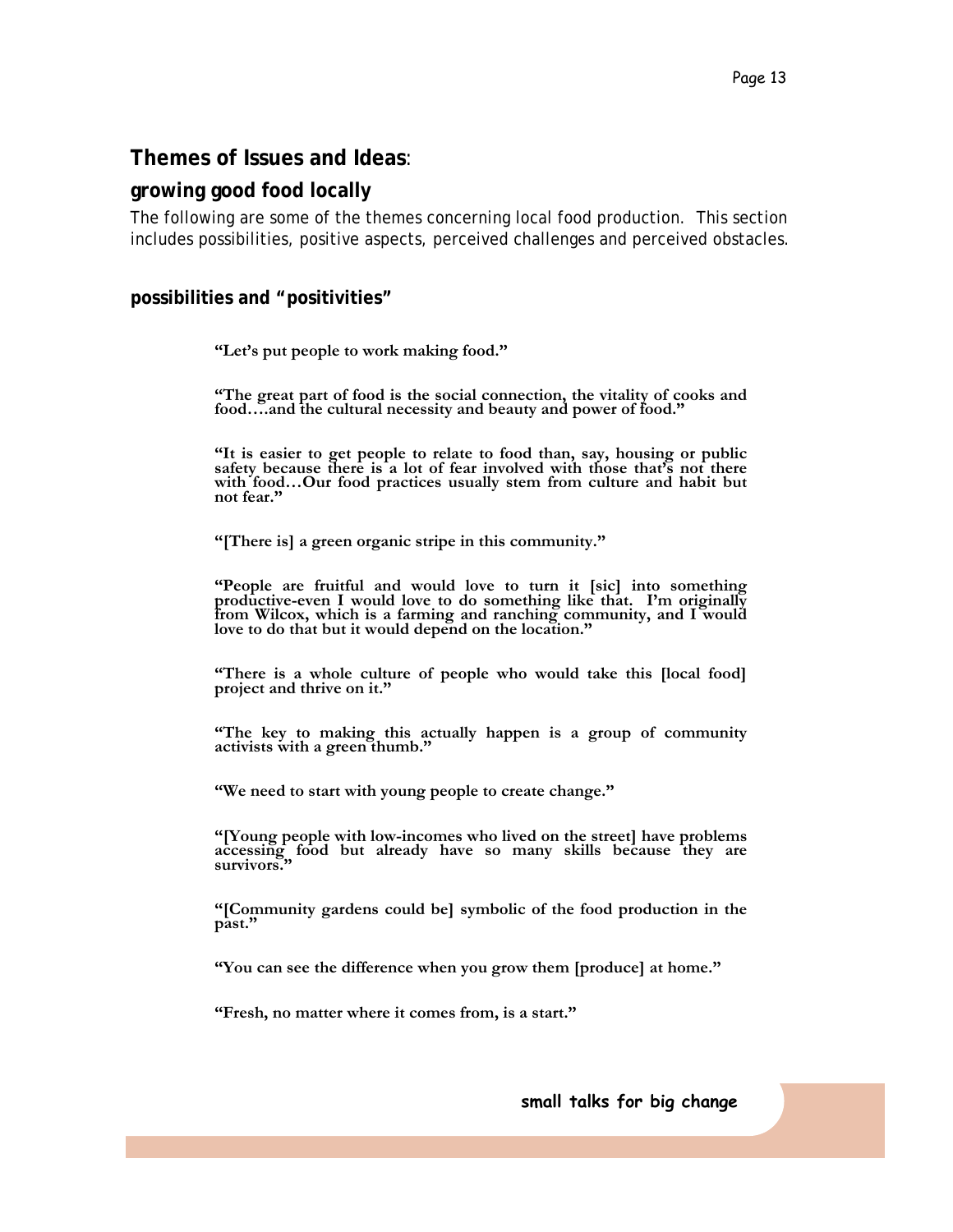**"Food would probably be less expensive if it was local because there**  would be no or less transportation...I am also concerned about the **chemicals they put in food bought from further away." translated from Spanish** 

**"We have to find a way to get people to buy into the system so that person feels responsible…with ownership comes pride."** 

**"The growing process has a very therapeutic value."** 

**"Consumer knowledge and demand can change things."** 

**"I love to plant." translated from Spanish** 

#### **working together, community exchanges**

People working together and helping each other came up several times. One idea was a work exchange or barter system so those who can not afford to buy food may be able to barter something like time or skill. Exchange also came up in gardening project ideassmall groups of people teach skills, help organize and generate ideas on growing food.

> **"We want to not just receive, but give something back." translated from Spanish**

**Everyone has the capacity to share and contribute. In fact, most people who use food assistance have also given their resources at one time or another.** 

**[paraphrased]** 

**"When people pull together, you create an abundance."** 

 **"I just believe in the power of people; what they can do when they work together and rally together."** 

**"I always think of a project like this in terms of bringing the community**  together and bringing people together to do it."

**"The good thing about the project would be making food accessible but also involving the community in deciding how needs should be met."** 

**"People already share food and that's beautiful….but we have to provide meaningful incentives and opportunities to make it happen on a larger scale, efficiently and continuously, not just in times of crisis."**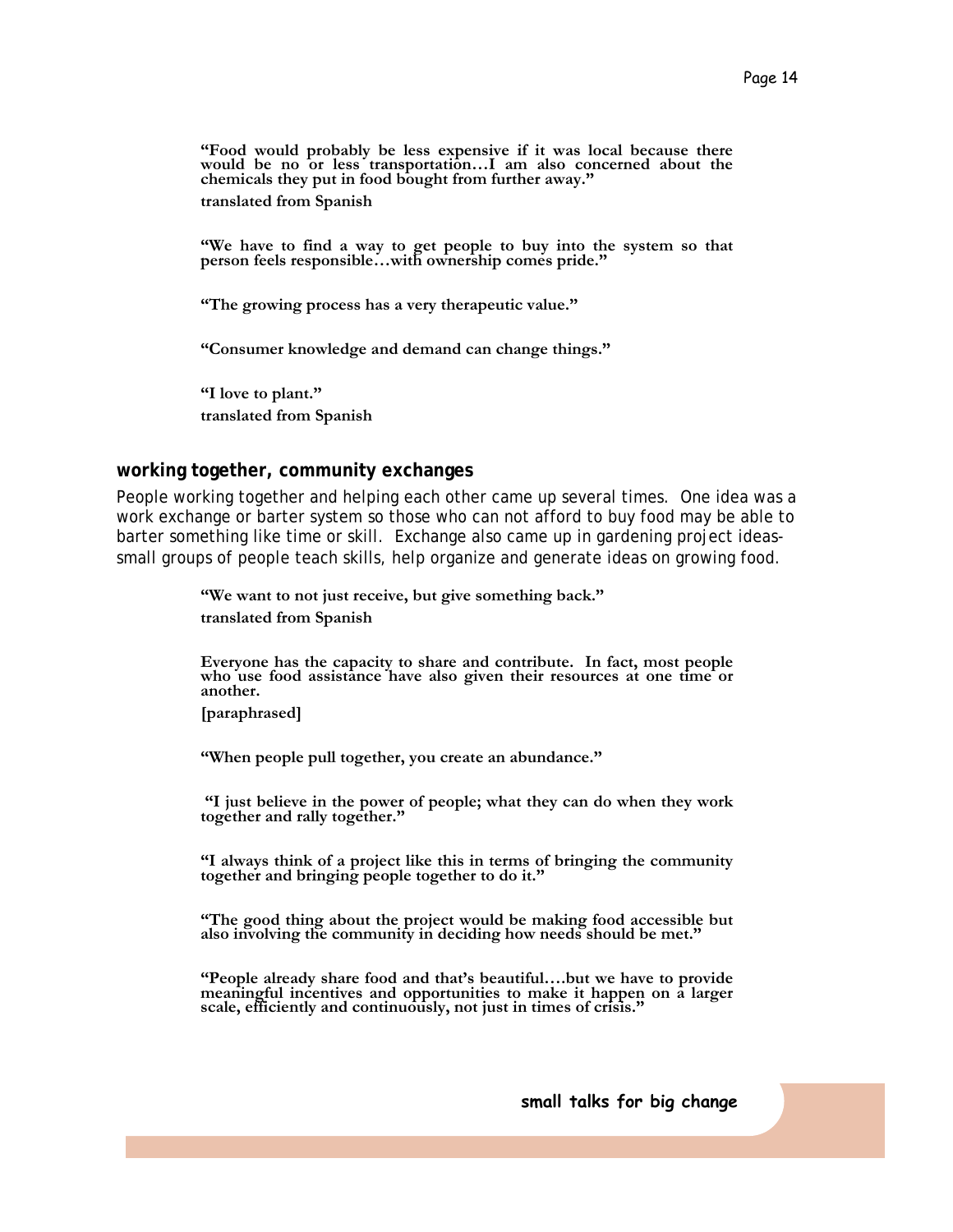#### **environmental resource concerns**

Many people thought a major obstacle to restoring local food production is the perceived lack of land and water. The fact that we are in a desert with dropping water levels and rising land prices due to development are further causes for concern. Many people who had tried to start a garden or growing food project explained that the biggest obstacle was finding affordable land and water rates. Other environmental concerns include soil contamination and the perception that lower-income areas are more highly contaminated than others.

> **"They don't want to eat things if they think that gasoline was dumped back there [in the ground]."**

**"I would not want to plant outside where there are dogs." translated from Spanish** 

**"I don't see the land [available] so I can't imagine local food being grown." translated from Spanish** 

**"I wouldn't want to eat food grown in my soil.."** 

#### **inaccessible vocabulary?**

Related to the idea of perception and the lack of knowledge are the possible problems with the words we use to talk about food, local food, food security and the food system. The community food security movement across the country is in the process of reevaluating the way it talks about food concepts. Food system research is demonstrating that many people do not think of the larger system when talking about food.

The fact that "community food security" needed to be explained at the beginning of all my conversations demonstrates the lack of awareness in our own community. CFSC must make the public more aware and knowledgeable of the activities and mission of the CFSC. The CFSC must also stay involved in the current discussion within the food security movement about how to talk about food concepts. Additionally, CFSC must invite more of the local community to play an active part in the future re-thinking and planning of the focus and vocabulary of food.

> *"***I think we should be striving for 'food independence" because dependence or independence is a word people can connect with easily."**

> **"Since what you eat is not just about health but also political, we need to create an 'ethic of food.'"**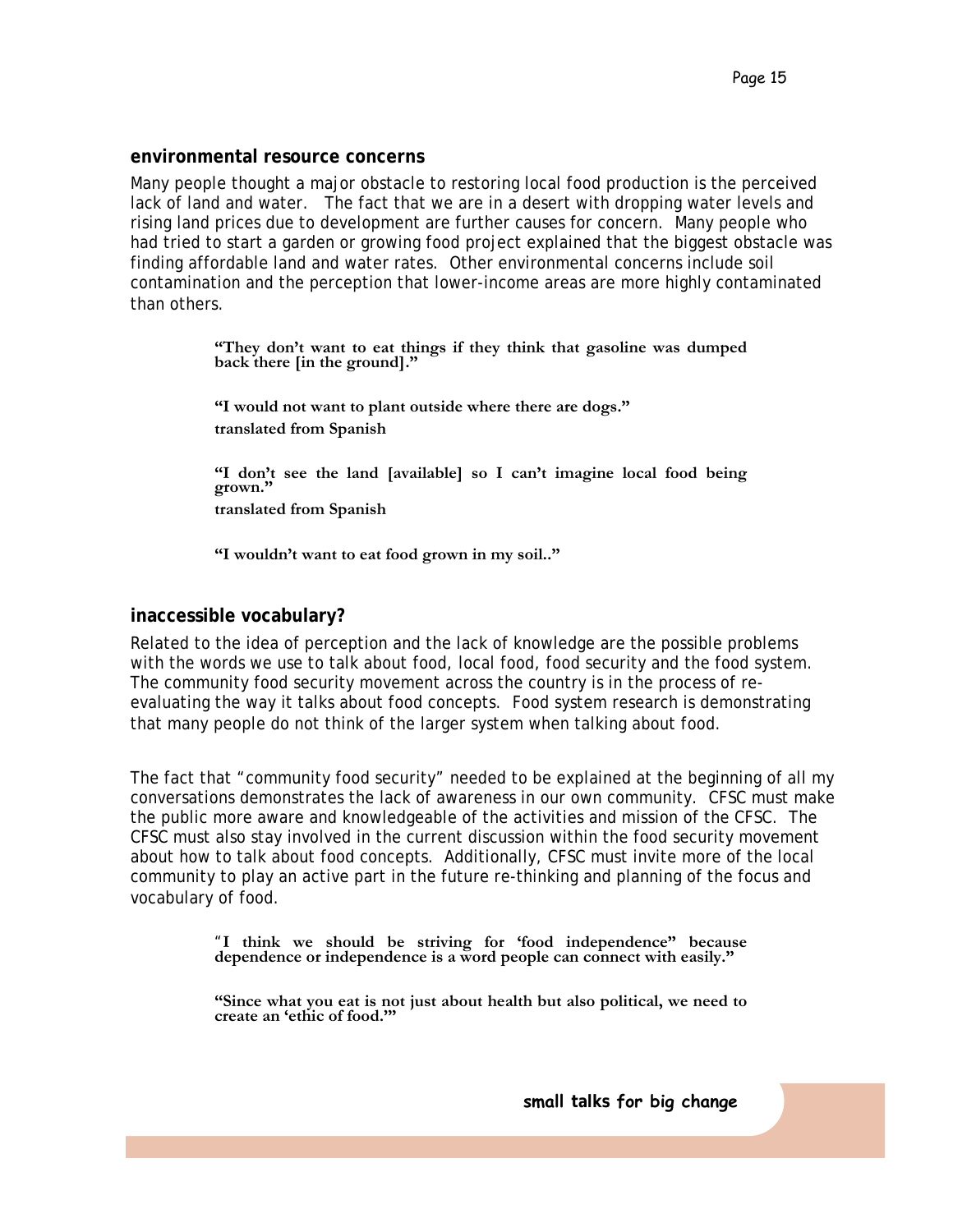#### **attitude, perception and time**

The interesting thing about this type of information-gathering is not only looking at what the defined problems are, but what people perceive as the problems. This section examines how people think about nutritious food, local food and local food production. It also examines what they think *other people* think about these things. Perhaps this section is best considered in combination with the education section.

The following quotes demonstrate the variety of problems people perceived others might have with local-food production. One of the biggest problems is the question of how much food could actually be grown and if it would be enough to feed a family or provide an adequate additional source of income. In addition, several people said they think people are more concerned about quality and price than whether or not food was grown locally. People think that more education on the benefits of local and organic food is necessary to change the perceptions expressed below.

> **"It's about the image and the perception. Oatmeal in a box versus oatmeal on a chafe….most of us would choose the box."**

> **"People are used to getting things handed to them…it's easy to go to Safeway and get things handed to them."**

**"[Regarding gardening and working towards food security] most people are so busy, they need something they can do in 45 minutes."** 

**"Most people don't want to grow their own food, they want to buy it."** 

**"[For people with low-incomes] the only question about food is having it, not is it the most economical, healthy, etc."** 

 **"[Children don't think] 'yea, I want to work on a farm and keep it going and make it sustainable.' No, they're all in to drugs and smoking weed and meth [sic].** 

**"As bodies, we really crave sugar and grease."** 

**"If you have a 2yr old, when dinner needs to be ready, dinner needs to be ready."** 

**"It is a luxury to decide you want to have less processed food."**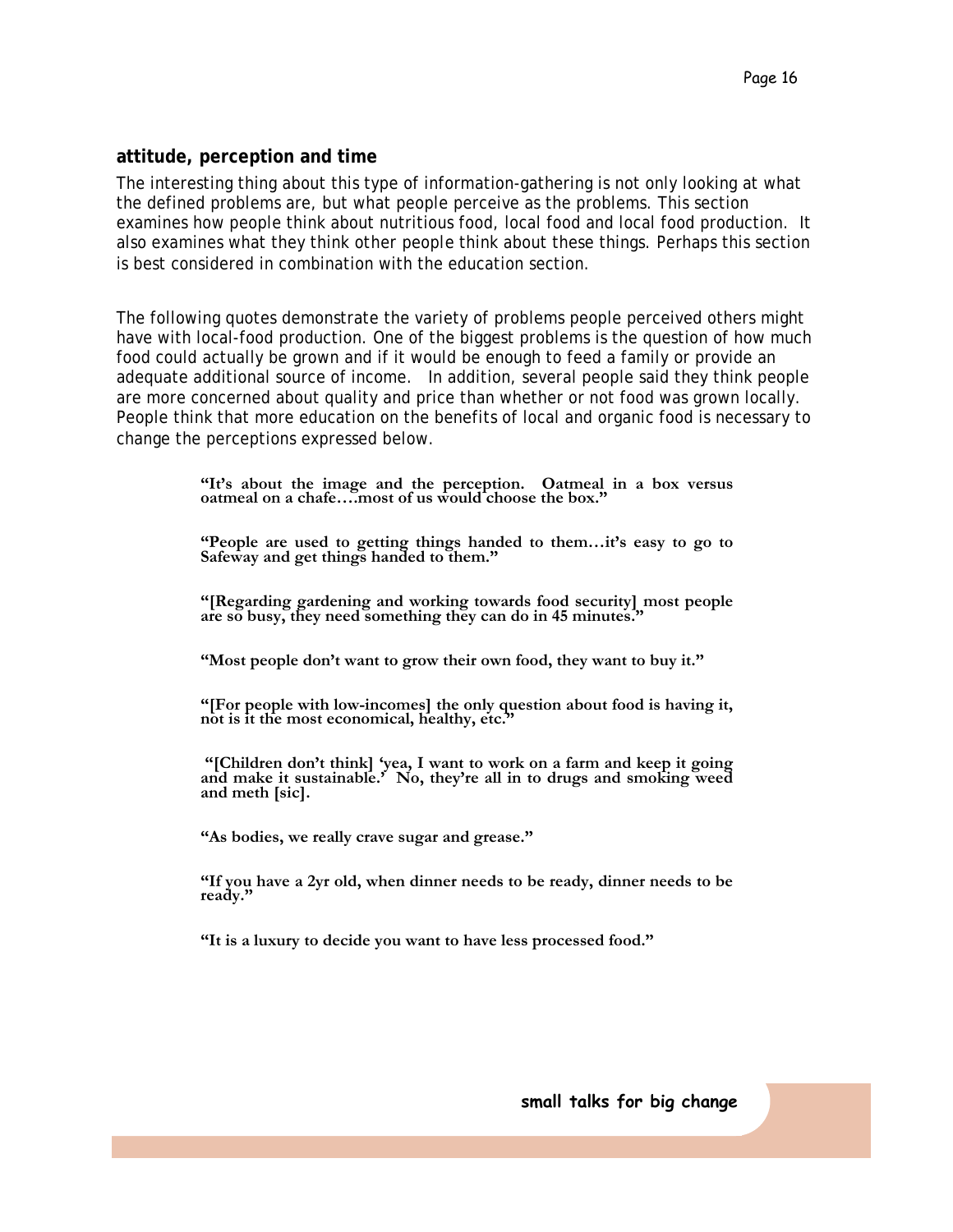#### **race, culture and food: "white-people lettuce"**

The intersection of food with race, culture and identity was addressed circuitously in some conversations and more directly in others. The connection was presented positively since different cultures have a variety of ways of relating to and preparing food. Some people think that different cultures, races and ethnicities are finding it increasingly difficult to know about and have available culturally significant and healthy foods.

For example, one woman attending a farmers' market with a younger Native American male was trying to convince him to purchase some traditional and nutritious variety of greens. She explained that the boy did not want to buy the more nutritious varieties because it was less familiar, more expensive and he saw it as "white-people lettuce." She said that he connected more with iceberg lettuce-not a native variety and one with almost no nutritional value- because it was more familiar and affordable, making it more accessible.

Besides the food itself, the act of and connection to growing food is also thought to have cultural, ethnic and racial connections. In some cases, the connection is inclusive and in others, people feel excluded by their perception of the growing food. Some people spoke of the Hispanic and Native American cultures as having a "culture of farming" and a connection with the land. However, a younger Native American male explained, somewhat hesitantly, that "nobody wants to be called a farmer…it makes me think of an old white guy." Vocabulary possibly plays a part because he and his family grow some of their own food, but he does not connect with the term "farmer."

Too few conversations were held to adequately discuss race, culture and food. Because the goal of community food security is to create equal access, space and power for all people, it is important to continue to investigate how people's characteristics-race, culture, age, gender, nationality/citizenship, identity, etc- affect not only their ability to access affordable and nutritious food, but also the way they relate to food and perceive getting and growing food. These issues are also related to those raised in the "immigration and international issues" section.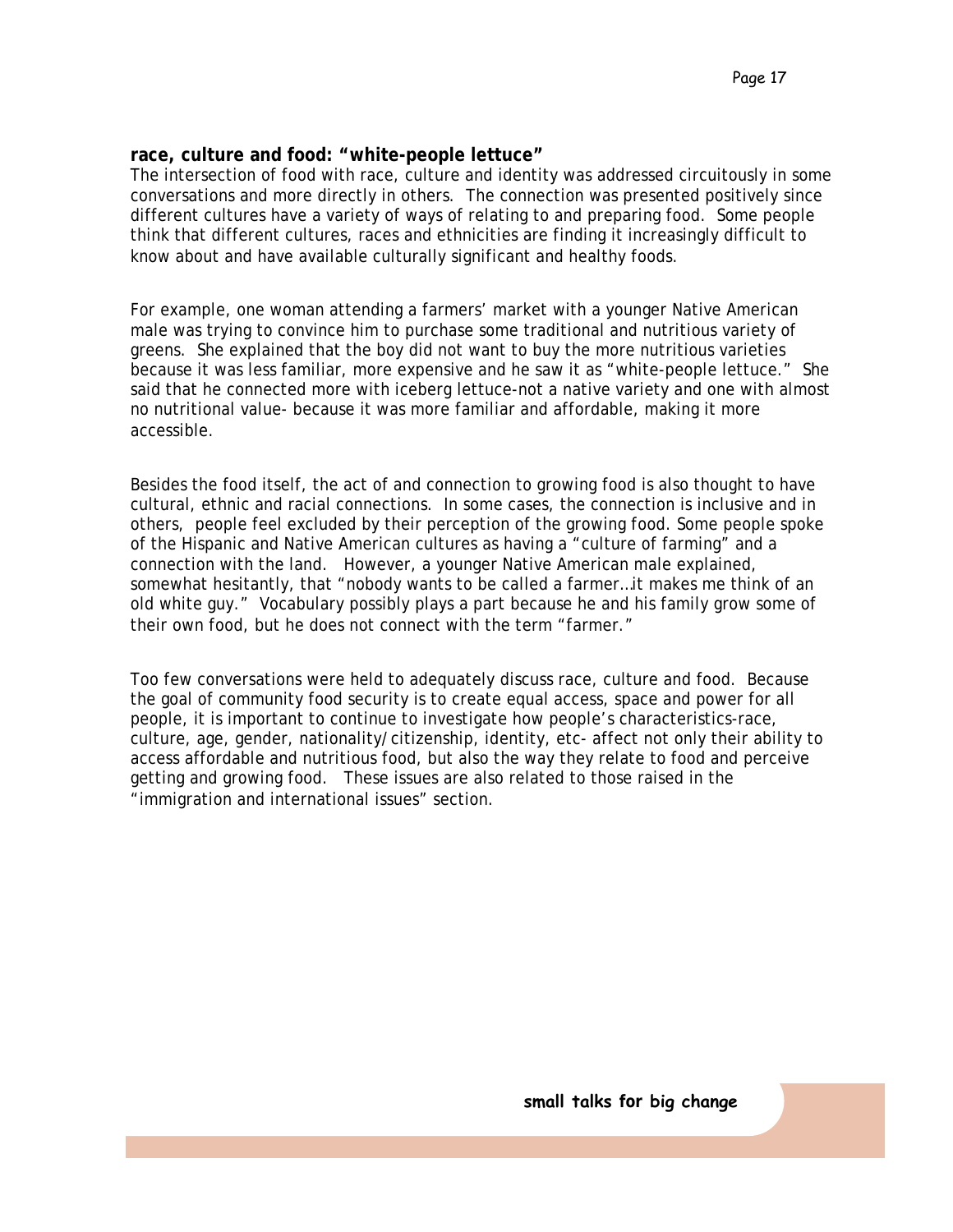### **Projects and Partnerships**

Although similar projects or ideas may exist in our community, the following ideas for growing local food emerged from conversations. Some are very specific, while others are more basic themes, focuses, and approaches. Again, there is some overlap among categories.

The two most common projects and ideas were entrepreneurial and educational. This is consistent with the fact that unemployment, underemployment and the lack of knowledge were mentioned as the most significant problems with getting good-food. Age-based and intergenerational community projects (some with entrepreneurial aspects) were also quite commonly mentioned, as were community exchanges (see "working together, community exchanges" section).

### **entrepreneurial projects:**

**"Let's put people to work making food."** 

- Commercial kitchens to create jobs and sources of income. (one of the most supported ideas)
- Recycling factory to make building material for low-income housing with recycled parts (addresses food insecurity with employment and housing)
- Homeless employment project to make and sell compost to gardeners and farms
- See age-based and inter-generational section

### **educational projects:**

**"We need to educate on all that's entailed in that squash."** 

- Educate about food choices: where it comes from, what it means socially as well as physically (health) and how to prepare it to reduce waste (called an "ethic of food")
- Prepare and serve more local food in schools
- Increase and expand high school agricultural department programs
- Create and teach school curricula that includes food issues, nutrition education and growing food
- Create a charter school which integrates food and agricultural issues into all lessons
- Hold more events like the mesquite milling and pancake dinner so that "not just selling product but selling ideas"
- Conduct an oral history project that asks people to trace back connections with the land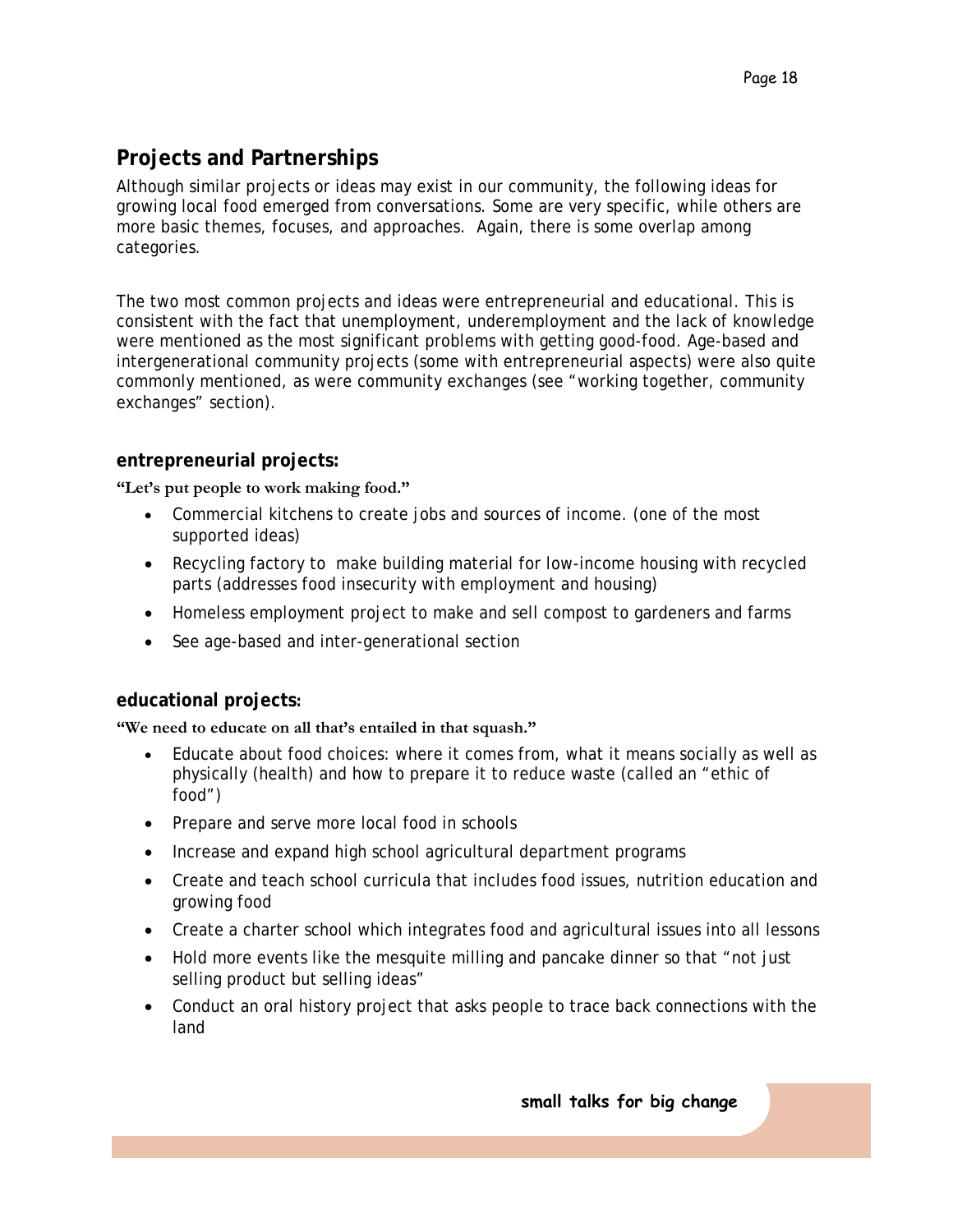- Connect vocational high schools (and other high schools) with local food growers/ farms
- Conduct budget and resource management courses for families
- Invest in media and arts projects:
	- Local program (similar to NPR kitchen stories) for people to tell their stories about connection to food and how it has affected all aspects of their life
	- Partner with Kino Weed and Seed Coalition's newsletters and meetings to get information on services and projects out to the community

#### **age-based and intergenerational projects:**

**"We need to start with young people to create change."** 

- Create a homeopathic garden managed by teens
- Collaborate with Arizona Youth Partnership on nutrition education and food production
- Establish a project where teens bag and sell donated fruit
- Examine the success of a neighborhood applying for a juicer so that the teens can juice and sell donated fruit
- Create an environment where retirees or other elders in the neighborhood could "pass on the knowledge" to teens and children about gardening
- Work with safe havens in the communities involved with Kino Weed and Seed to provide a site to grow food and teach children
- Have neighborhood centers with after-school and senior programs work together in gardens

#### **production ideas:**

**"We don't make anything anymore and we need to create [again]."** 

- Urban Farms- people are supportive of the urban farms if the land and water issues are addressed. Some were also interested in an incubator farm to teach farming, then provide resources to start small-scale farms.
- Community garden– gardens were mentioned many different times and with different approaches-individual plots, entire plot shared, owned by schools, churches, etc
- Master Gardener Program: Expand and focus in more lower-income neighborhoods. People become "experts" in gardening and teach their neighbors, who would then teach their neighbors- "Train the Trainer" approach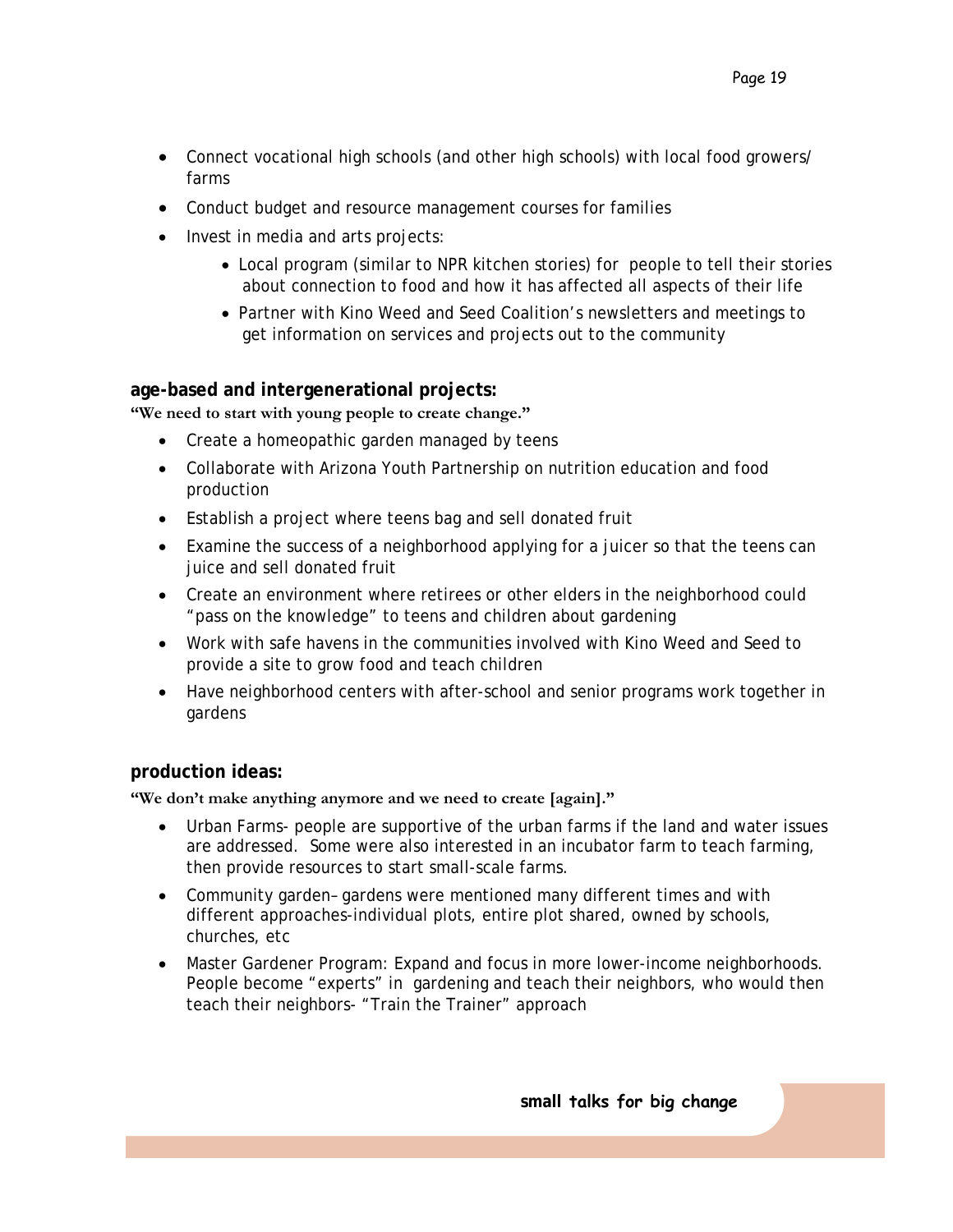- Barrio garden or "hacienda model": self-sustaining garden on big plots of land that supplies food for surrounding households.
- Butterfly Garden (such as the one in the Doolen Fruitvale Neighborhood)
- Partnership with those in the Pima County Adult Community Service Program to provide labor for construction of neighborhood greenhouses
- Partnership with Arizona Biological Control Corporation- ArBiCo, located in Catalina and owned locally. Corporation raises 'beneficial insects" and makes compost

#### **government policies and partnerships:**

**"The city [government] has the responsibility to connect, expand and make visible the opportunities for food [security]."** 

- Raise the level of benefits for food stamps
- Recognize more directly in policy that everyone has the capacity to share as well as receive
- Provide tax incentives to grocery stores to sell a certain amount of local food
- Local food prepared and served in schools
- See the CFSC report "Food Self-Sufficiency for All" for more information on policy ideas related to food security

#### **accessibility:**

**"There are big pockets of low-income areas that do not have access to good food. All the places accessible to them sell stale meat, toiler paper by the roll and loose cigarettes."** 

- Distribute food boxes in more accessible locations
- Expand Farmers' markets' hours or have hours be reflective of and convenient for working people
- Place grocery stores or 24-hour supermarkets in more areas with better food available
- Create home delivery program of organic food
- Establish community kitchens
- Create farmers market truck
- Start community food-buying clubs or co-ops to benefit from wholesale/bulk prices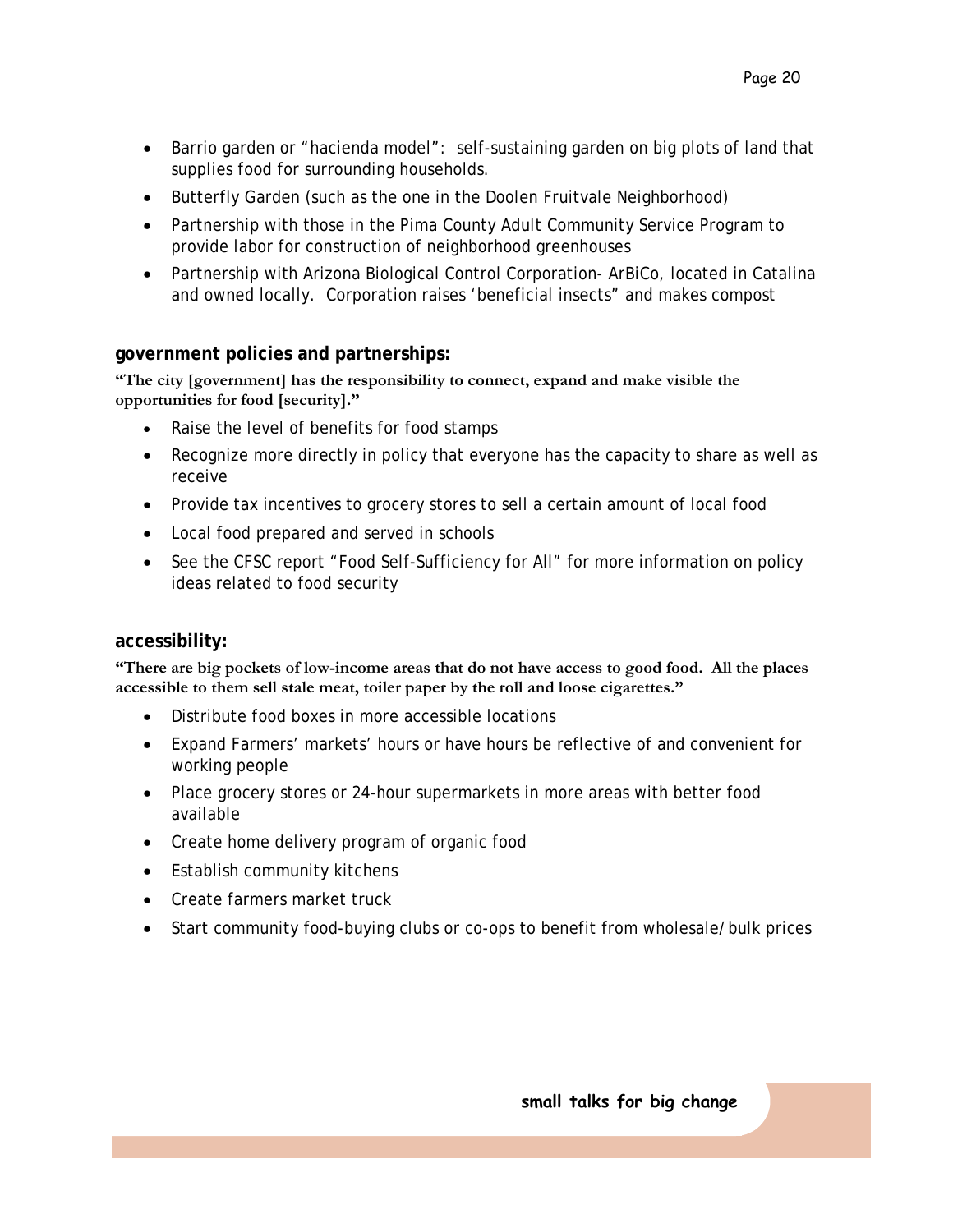### **Recommendations for Future Research and Action**

The author makes the following recommendations based on the themes, issues, ideas and projects that emerged from conversations. Some are specific actions for CFSC while others can be undertaken by the community as a whole.

- Translate this document into Spanish so that the information is accessible to a wider audience.
- Build on the connections established during conversation. Several people expressed an interest in being a continuous point of contact and gathering information and ideas from their friends and neighbors.
- Continue conversations with more people in more places. People and perspectives to include:
	- People who primarily or more comfortably speak a language other than English
	- People involved with Food Not Bombs
	- Students involved at the Pima County Vocational High School
	- Students in Family Literacy Classes
	- Recipients of emergency food boxes at pantries and agencies
	- Refugees
	- The nanas at C.E. Rose Family Resource Center
	- Representative from the arts
	- Youth- It was very successful to use the Community Food Security 101 interactive tool with a follow-up discussion in the classroom
	- Rural communities
- Work with the *promotoras* to insert the issue of food and food security into their work and interaction with the community.
- Gather specific quantitative data on current food resources and gaps in Pima County. Create an action plan with a diverse group of people to utilize resources and close gaps.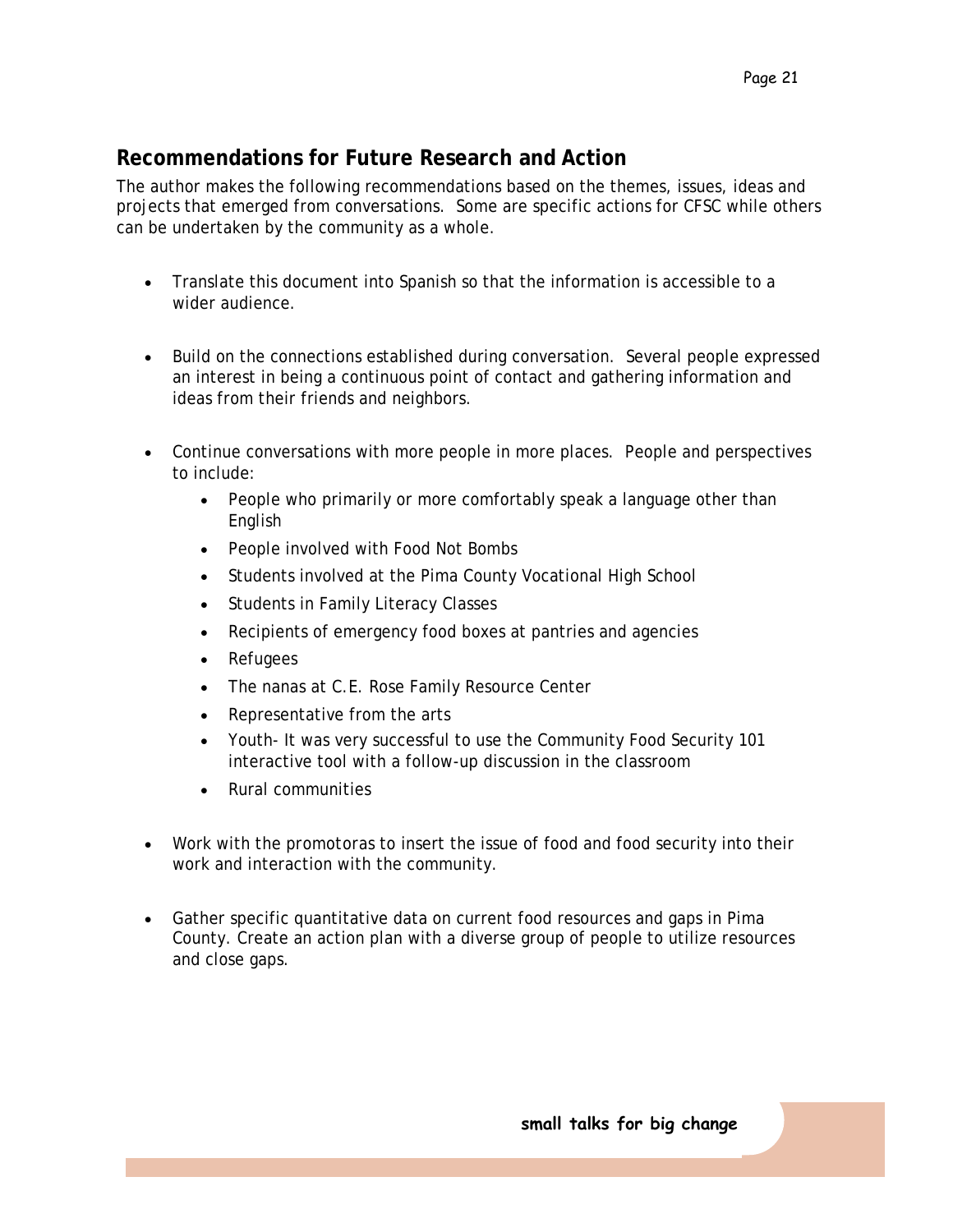- Remain in the national conversation around communicating ideas of food and community food security. Conduct a local study on how to talk about and express food concepts.
- Establish an easily digestible definition of "local" and convey that definition to the larger community.
- On an ongoing basis, conduct an educational/outreach campaign to communicate with the larger community about community food security as well as the specific and varied activities of the CFSC
- Continue the process of establishing a Food Policy Council. This entity would bring a diverse group of people together to advocate for policies that make the projects suggested more feasible and viable. Also, work with other groups on policy involving inter-related issues such as housing, employment, transportation, etc.
- Investigate the possibility of inserting the issue of food security into plans and initiatives in Tucson including the Local School Wellness policies and the City and County Municipal Comprehensive plans
- Explore the points of tension that arose during conversations: the connections among race, culture and food; the individual vs. systemic focus; and immigration and international implications for the local community.
- Partner with environmental and conservation groups to gain specific information on the current state of resources in the Pima County area and the best way to restore and conserve water and land.
- Investigate food-based, community-building initiatives in other areas including:
	- The programs of FoodShare in Toronto, Canada including the Good Food Box program
	- The Food Project working with youth in Boston, Massachusetts
	- The Community Farm Alliance in Louisville, Kentucky
	- Hank Herrera's work on "Building Local Food Value-Networks"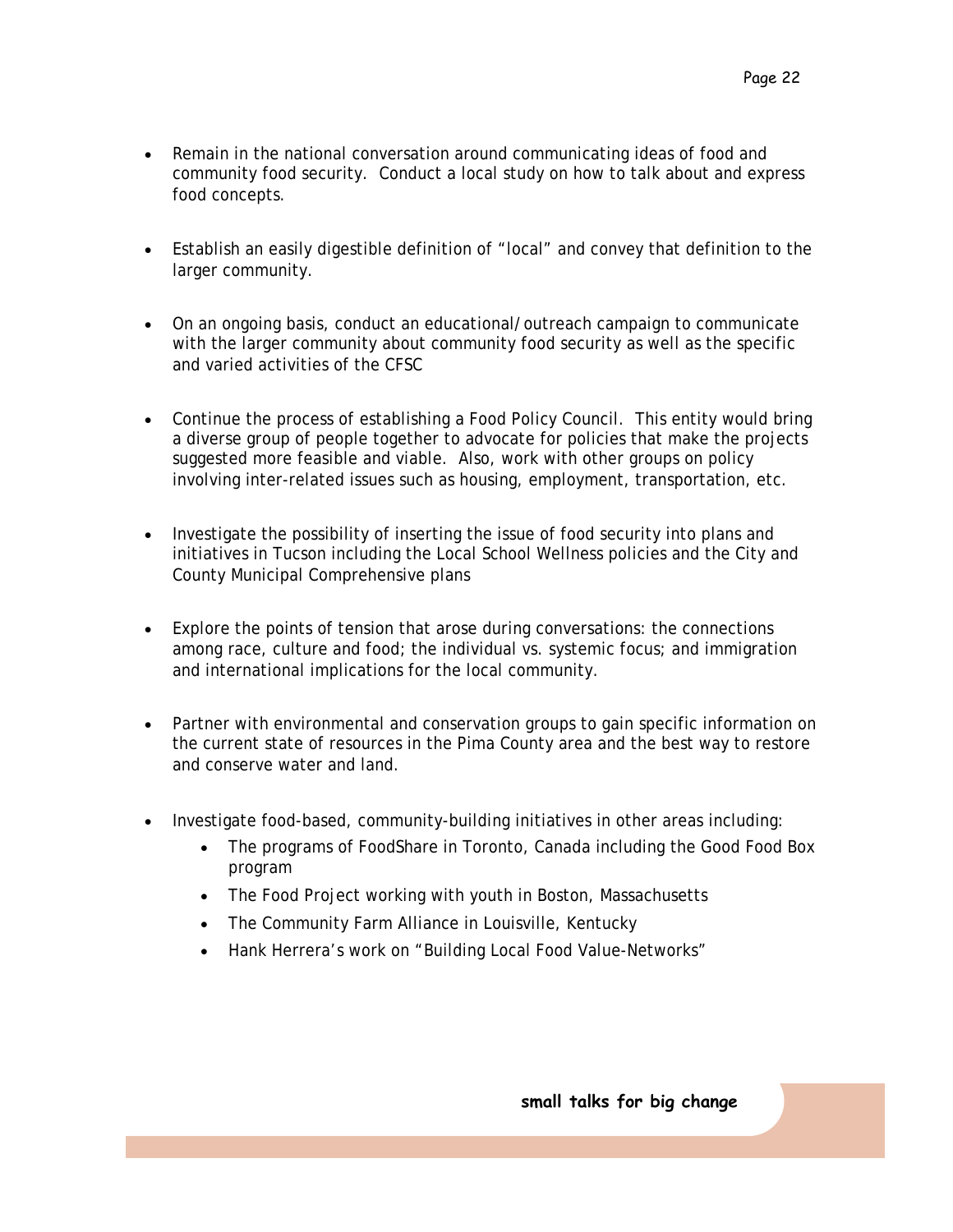### **Appendix A The Community Food Security Center of the Community Food Bank**

#### **Mission of the Community Food Bank**

*Through education and advocacy and the acquisition, storage, and distribution of food, we will anticipate and meet the needs of the hungry in Pima County* 

#### **Mission of the Community Food Security Center**

*Improve community food security for the people of Pima County by promoting, demonstrating, advocating for, and collaboratively building an equitable and regional food system, which supports food production and strengthens communities.* 

#### **Programs of the Community Food Security Center**

- **Arizona and Pima County food policy councils**: Councils educate residents and advocate for policy changes to improve community food security. Council development includes representation from business, local food producers, non-profits, academic institutions, community members, and elected and government officials.
- **Community partnerships**: Building and maintaining partnerships and relationships to improve community food security.
- **Faith Community Education and Advocacy**: Education and partnership building and maintenance for giving, volunteering, food security projects, economic and food justice, and lifestyle integrity.
- **Family Advocacy**: Education and advocacy with families, agencies, faith institutions, and community groups on federal and state food programs and other community services to increase peoples well-being.
- **Farmers' Markets**: Community Food Bank Farmers' Market provides naturally grown, local produce Tuesday mornings for Food Bank customers and clients. Santa Cruz River Farmers' Market provides naturally grown, local produce Thursday evenings for west side Tucson residents. The Markets accept Food Stamps, AZFMNP vouchers, and cash.
- **Food Bank Market and Demonstration Garden**: A 7,000 square foot garden on the northwest corner of the Food Bank grounds. The garden is managed organically with two 10'x10' compost bins, a 15'x15' greenhouse, and a spacious hen house. The garden demonstrates and promotes desert food production methods and provides a peaceful place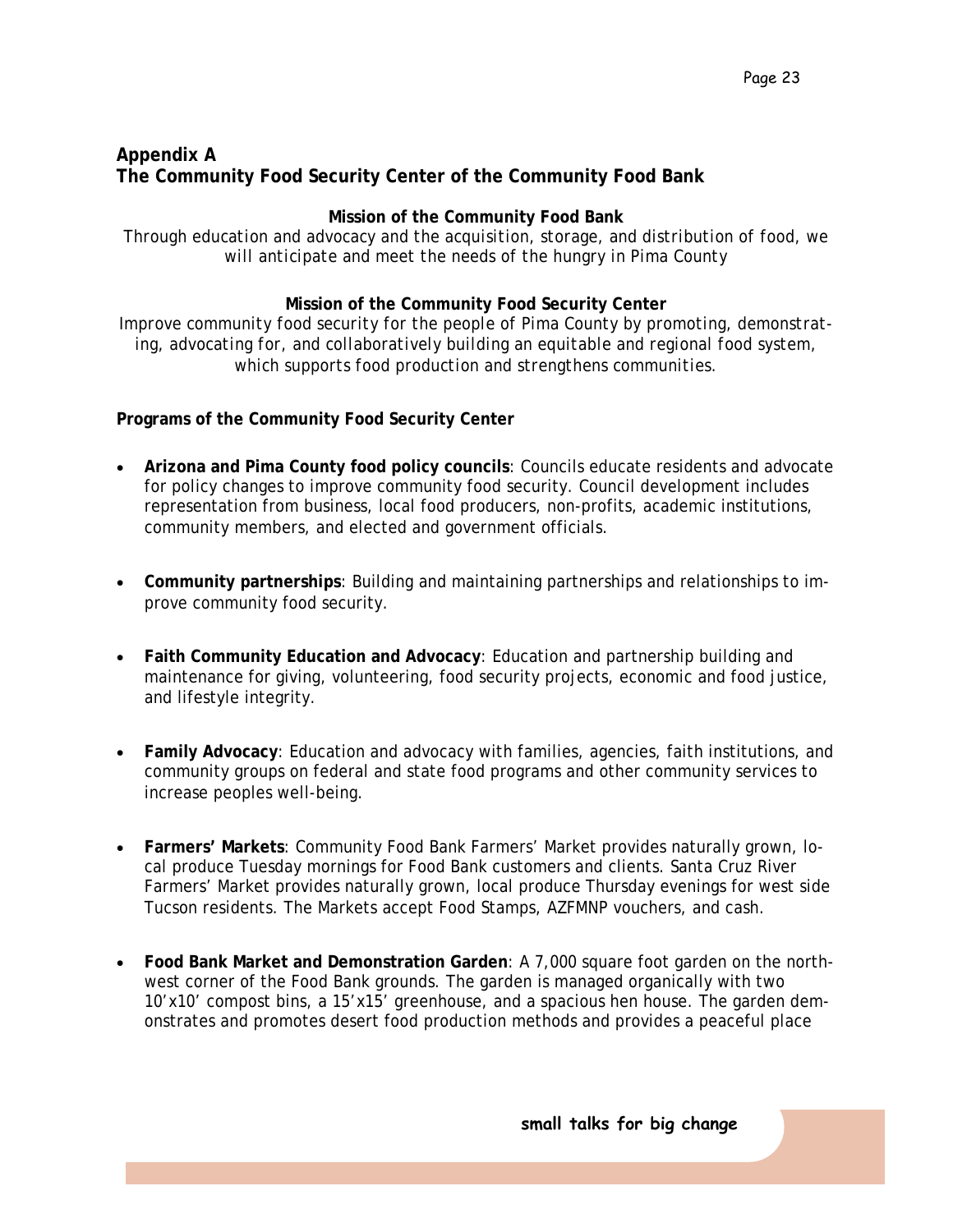- **Home Gardening**: Assistance is provided to people to grow some of their own food and meet peoples' existing motivation with the knowledge and materials to be a successful gardener in the Sonora Desert. Compost, seeds, and starter plants are provided as available.
- **Measurement Management**: Data collection and management of Food Bank food distribution and Community Food Security Center community food security actions.
- **Research and Evaluation**: Research and evaluation, which informs food policy development and food security programming.
- **Snak Paks**: Partnerships between a faith community and school to provide children with weekend backpacks full of nutritious snacks and nutrition information.
- **Value Foods Store Mobile Market**: A mobile Value Foods Store (a public low cost, high quality grocery store in the Food Bank) that travels to rural communities which have limited access to low cost meats, dairy, dry goods, and fresh produce. Currently, the Market visits Picture Rocks and Amado twice monthly.

Contact Information 3003 S. Country Club Road, Tucson AZ 85713 P.O. Box 26727, Tucson, AZ 85726 (520) 622-0525 (520) 624-6349 (fax) www.communityfoodbank.org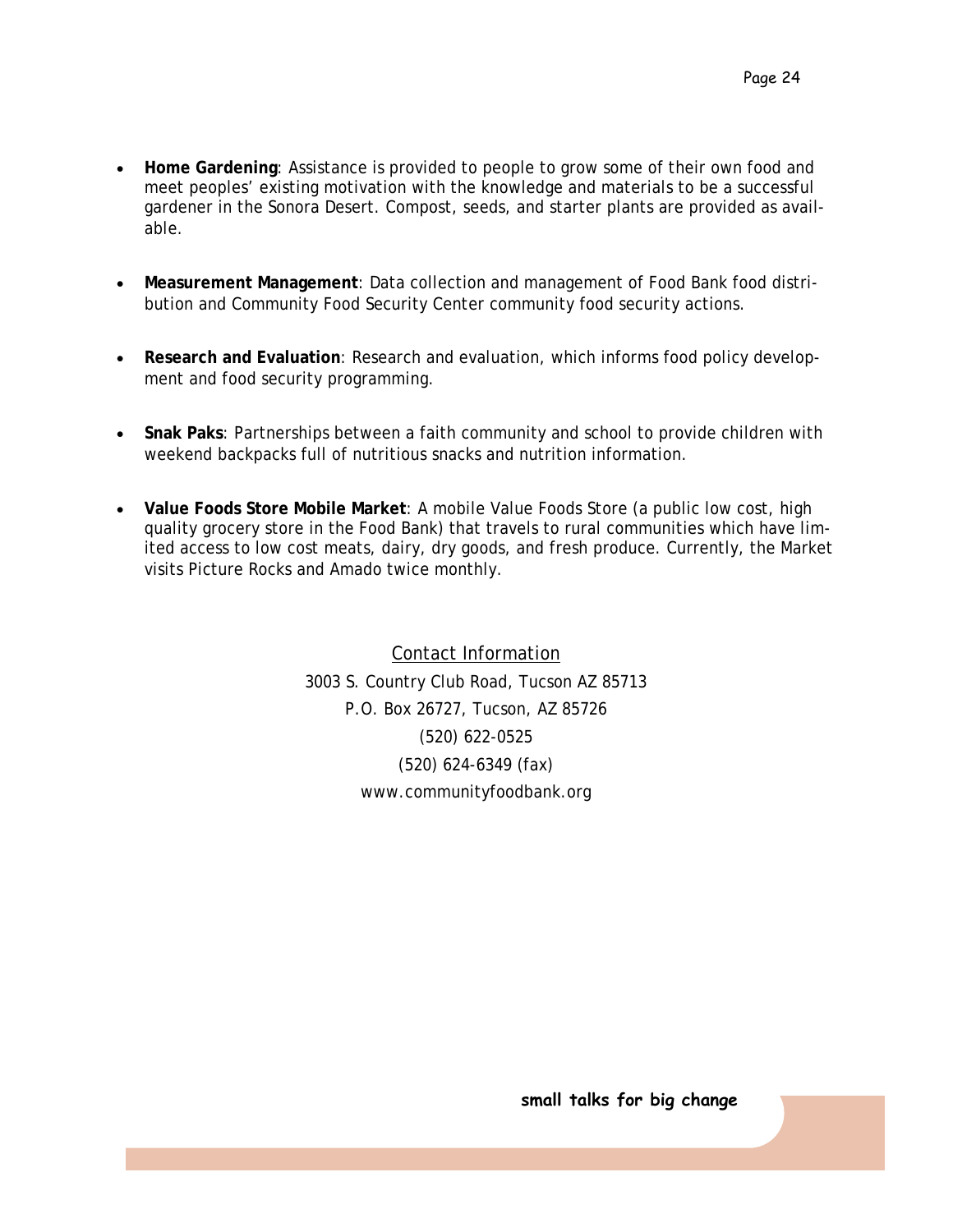### **Appendix B Emerson National Hunger Fellowship of the Congressional Hunger Center**

**Mission of the Congressional Hunger Center**  *"Fighting hunger by developing leaders"* 

Three-prong strategy to fulfill this mission:

- To train leaders at the community, national, and international levels about the causes of and solutions to hunger, poverty, and humanitarian needs.
- To facilitate collaborative efforts between those organizations involved with designing policy and those developing and implementing programs aimed at ending hunger in the United States and abroad.
- To increase awareness and develop strategies in the public at large as well as among those engaged in anti-hunger activities by providing specific skills and issue training to bridge the gap between service and public policy.

#### **Bill Emerson National Hunger Fellowship**

Each year 24 participants are selected for this twelve-month program. Fellows are placed for **six months with urban and rural community-based organizations** all over the country involved in fighting hunger at the local level, such as food banks, economic development agencies, local advocacy groups and fatih-based organizations. They then move to Washington, DC to complete the year with **six months of work at national organizations** involved in the anti-hunger and poverty movement, including national advocacy organizations, think tanks, and federal agencies. Through this unique program, the Bill Emerson National Hunger Fellows Program develops **effective leaders** with a deep understanding of hunger and poverty at both the local and national level that enables them to find **innovative solutions** and create the **political will to end hunger** 

> Contact Information 229 1/2 Pennsylvania Ave., SE, Washington DC 20003 (202) 547-7022 (202) 547-7575 (fax) www.hungercenter.org/national